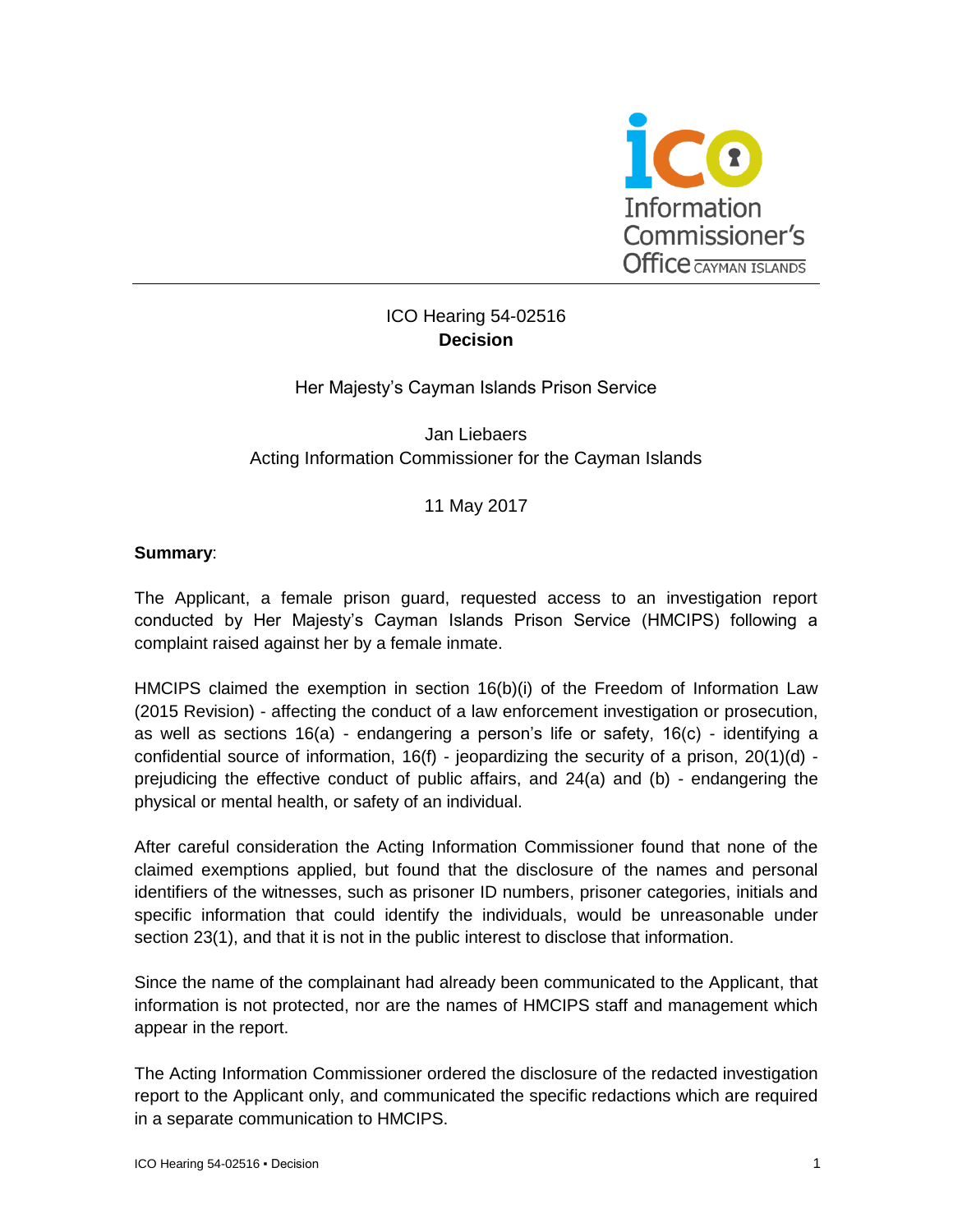# **Statutes<sup>1</sup> Considered:**

*Freedom of Information Law (2015 Revision) Freedom of Information (General) Regulations 2008*

## **Contents:**

## **A. INTRODUCTION**

[1] On 9 November 2016 the Applicant made a request under the Freedom of Information Law (FOI Law) to Her Majesty's Cayman Islands Prison Service ( "HMCIPS") for:

> *1… my personal file…* [including] *the transcripts re: my adjudication for Feb 2016 done by Director Mr. Lavis. Minutes were taken by HR Manager Ms. Raquel Solomon.*

> *2. … the full investigation report done by Supervisor James Walrond commissioned by now Acting Director Mr. Daniel Greaves. Re: Allegations made by inmate* [name of the complainant, nature of the allegation and name of the person accused]. *If these records are not in my personal file, I would like for the Prison to locate the above documents and submit them to me…*

- [2] The next day, on 10 November the Information Manager (IM) acknowledged the request, and at the same time informed the Applicant: (a) that access to the requested transcript was being deferred because it had not yet been completed, and (b) that access to the investigation report was being denied under section 16, since it formed part of an ongoing investigation, adding that the report, in whole or in part, would also be disclosed to the Applicant once it had been completed. A tentative date of 15 December 2016 was mentioned in this regard.
- [3] The Applicant immediately asked for an internal review of the IM's initial decision. The responsible Ministry, the Ministry of Home Affairs ("the Ministry") responded that the

l

<sup>1</sup> In this decision all references to sections are to sections under *the Freedom of Information Law (2015 Revision)* and all references to regulations are to the *Freedom of Information (General) Regulations 2008*, unless otherwise specified. Where several laws are discussed in the same passages, the relevant legislation is indicated.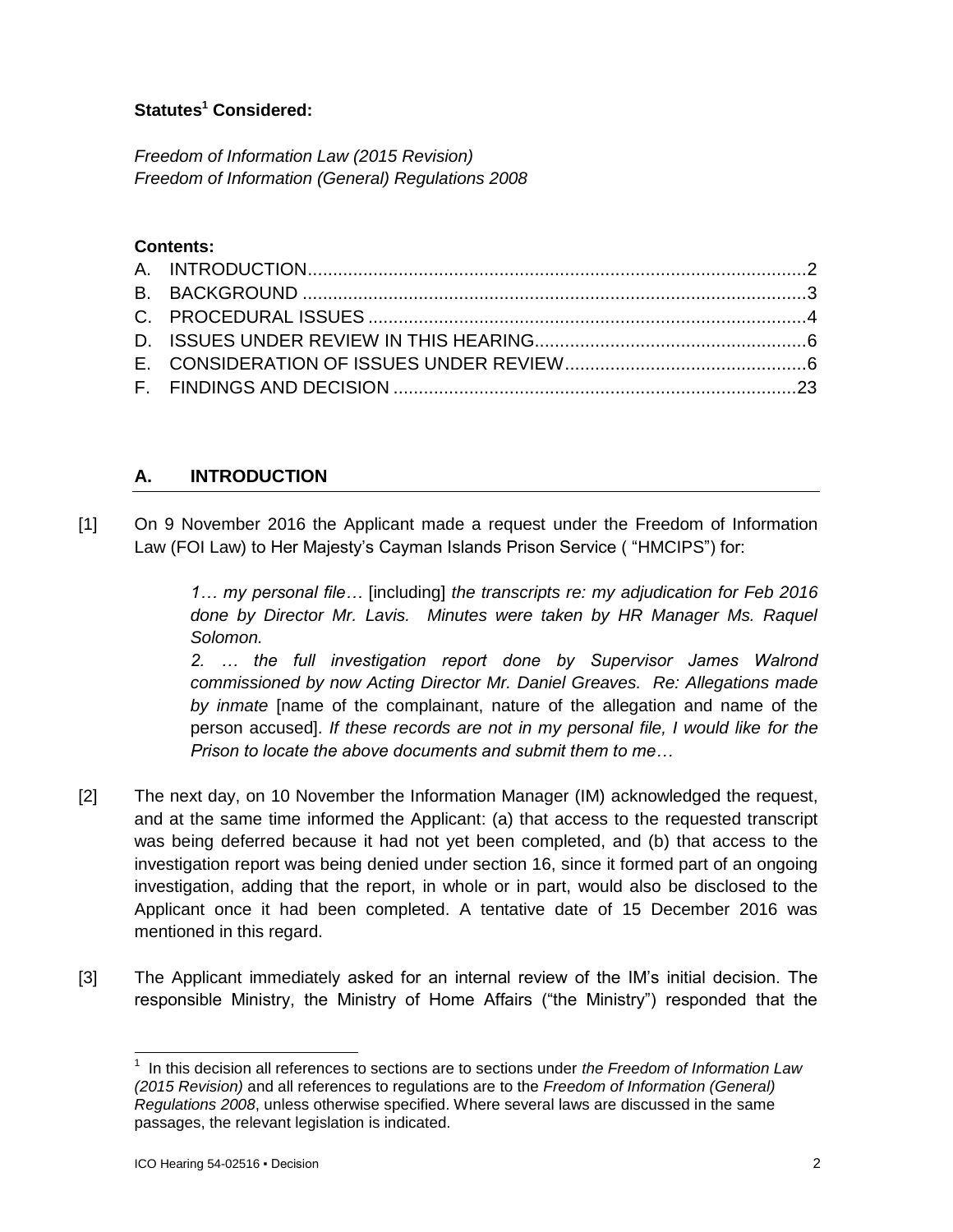request for internal review was premature in view of the deferral. However, after intervention by the ICO the Ministry proceeded with the internal review.

- [4] On 7 December 2016 the internal review decision taken by the Acting Chief Officer endorsed the position of HMCIPS, namely that access to the two requested records was deferred until the records had been completed. The transcript was expected to be completed on 9 December. The report was said to be "a working draft…. [to be] completed in the near future." The Acting Chief Officer added "I have asked [the Prison Director] to provide me with a copy of [the report] as soon as it is completed and when I am in possession of the same, you will be provided with a copy."
- [5] On 9 December 2016 the Applicant was sent an email with two attachments, i.e. the requested transcript and a related Formal Warning Form.
- [6] On 13 December 2016 the Applicant applied to the ICO for an appeal under section 42(1), and the appeal was accepted on that same day.
- [7] On 18 December 2016 HMCIPS informed the Applicant that the investigation to which the report relates was being reopened.
- [8] In the ensuing days the ICO requested details of the exemptions applied to the report. The ICO also asked for a copy of the report under section 45(1) and paragraph 3.4 of the Appeals Policy and Procedures<sup>2</sup>. These requests were repeated on several occasions.
- [9] On 18 January 2017 the IM confirmed that HMCIPS was relying on the exemption in section  $16(b)(i)$  to withhold the report.
- [10] On 24 January 2017 the ICO received the report.
- [11] On 31 January 2017, at a meeting of the IM, the HMCIPS Director and ICO the internal processes of the Prison were further clarified. The Applicant was informed that this meeting had taken place.
- [12] As the dispute could not be resolved amicably, on 1 February 2017 the Applicant asked for a formal hearing.

## **B. BACKGROUND**

[13] HMCIPS was opened in 1982 to secure persons committed to serve prison time by the Cayman Islands Judiciary. The Prison Service plays a key role in keeping the citizens of the Cayman Islands safe. Responsibilities of the service include taking care of all adult and juvenile offenders in custody, as well as ensuring that court orders are followed and

 2 [http://www.infocomm.ky/images/ICO%20Appeals%20Policy%20and%20Procedures%202016-02-](http://www.infocomm.ky/images/ICO%20Appeals%20Policy%20and%20Procedures%202016-02-22.pdf) [22.pdf](http://www.infocomm.ky/images/ICO%20Appeals%20Policy%20and%20Procedures%202016-02-22.pdf)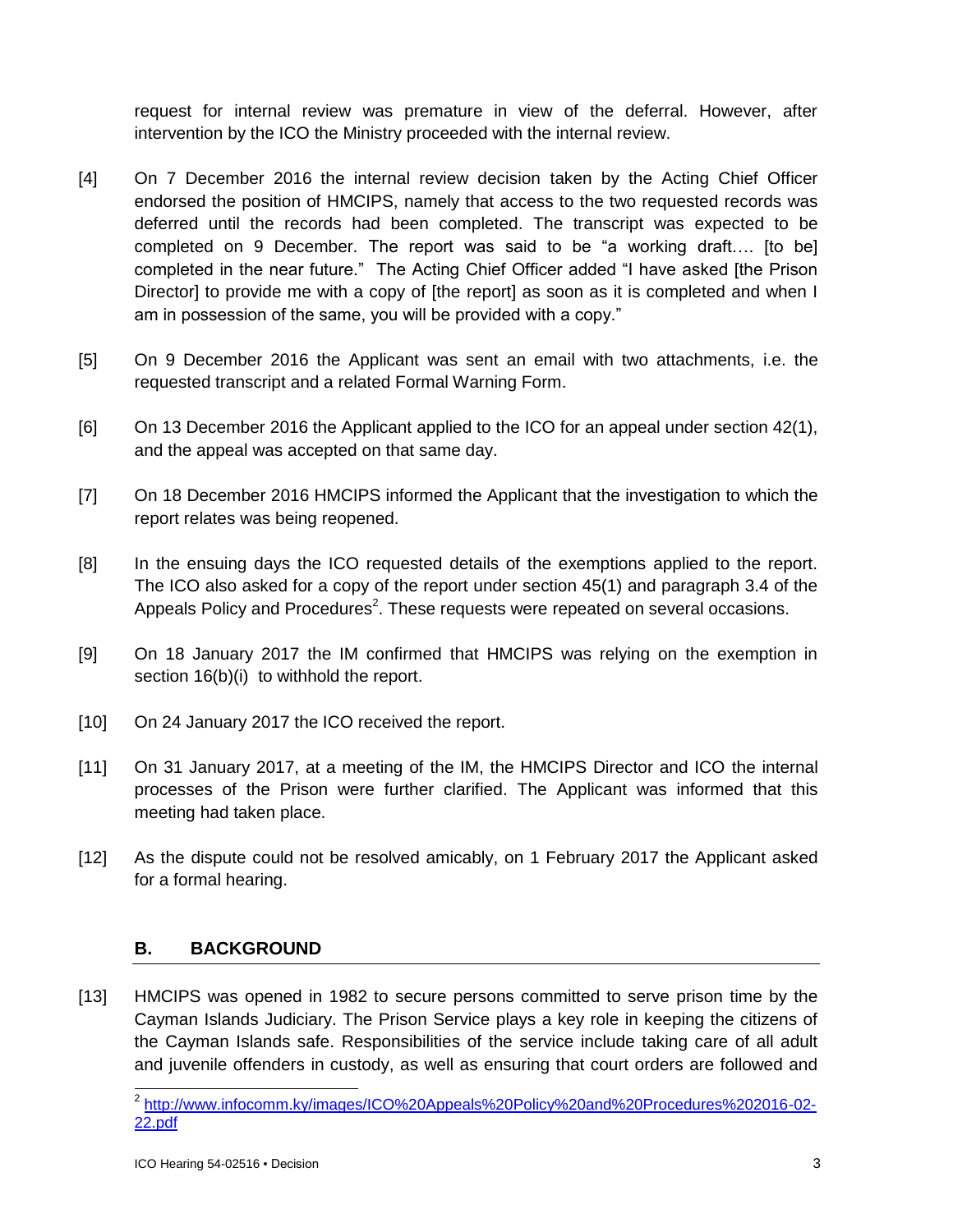community standards upheld. In addition to public safety, the Prison Service is also committed to providing opportunities for all inmates to rehabilitate themselves, improving their chances of a positive life after release.

- [14] HMCIPS consists of three facilities, Her Majesty's Prison Northward provides services to convicted and pre-trial adult male prisoners, Her Majesty's Prison Fairbanks provides services to convicted and pre-trial female adult, young and juvenile prisoners and Eagle House Rehabilitation Centre provides service to convicted and pre-trial male young and juvenile prisoners. HMP Northward suffered a riot in 1999, when A wing, B wing, Eagle House (which held female prisoners) and some ancillary buildings were set on fire. These buildings were mainly repaired and bought back into use. HM Prison Fairbanks, formerly an immigration centre, came into existence as a female establishment as a direct consequence of the riots.
- [15] According to the Ministry's website, HMCIPS employs 142 employees, and houses 182 prisoners, of whom 16 are females.<sup>3</sup>

## **C. PROCEDURAL ISSUES**

## **Timing of the internal review**

- [16] On 10 November 2016, when the IM had provided the Applicant with the initial decision to defer access until the two requested records had been completed, the Applicant immediately asked for an internal review of that decision, as she thought was permitted under section 33(1).
- [17] The Ministry responded without delay by stating that the request was premature, and that the Applicant should let 30 days pass, as they claimed was required under the FOI Law, before requesting an internal review. A further reason given by the Ministry was that the date of completion of the uncompleted records, estimated by the IM, was 15 December.
- [18] When the ICO found out about this approach, we contacted the Ministry and explained that the request for an internal review was lawful and not premature, as the initial decision not to release the records and defer other ones, had clearly been made.
- [19] Section 33(1) states:

*33. (1) An applicant for access to a record may, subject to subsection (4), apply for an internal review of a decision by a public authority to-*

*(a) refuse to grant access to the record; (b) grant access only to some of the records specified in an application;*

<sup>&</sup>lt;u>.</u><br><sup>3</sup> For more details, see: <u>http://www.mha.gov.ky/agencies/her-majestys-prison-service/</u>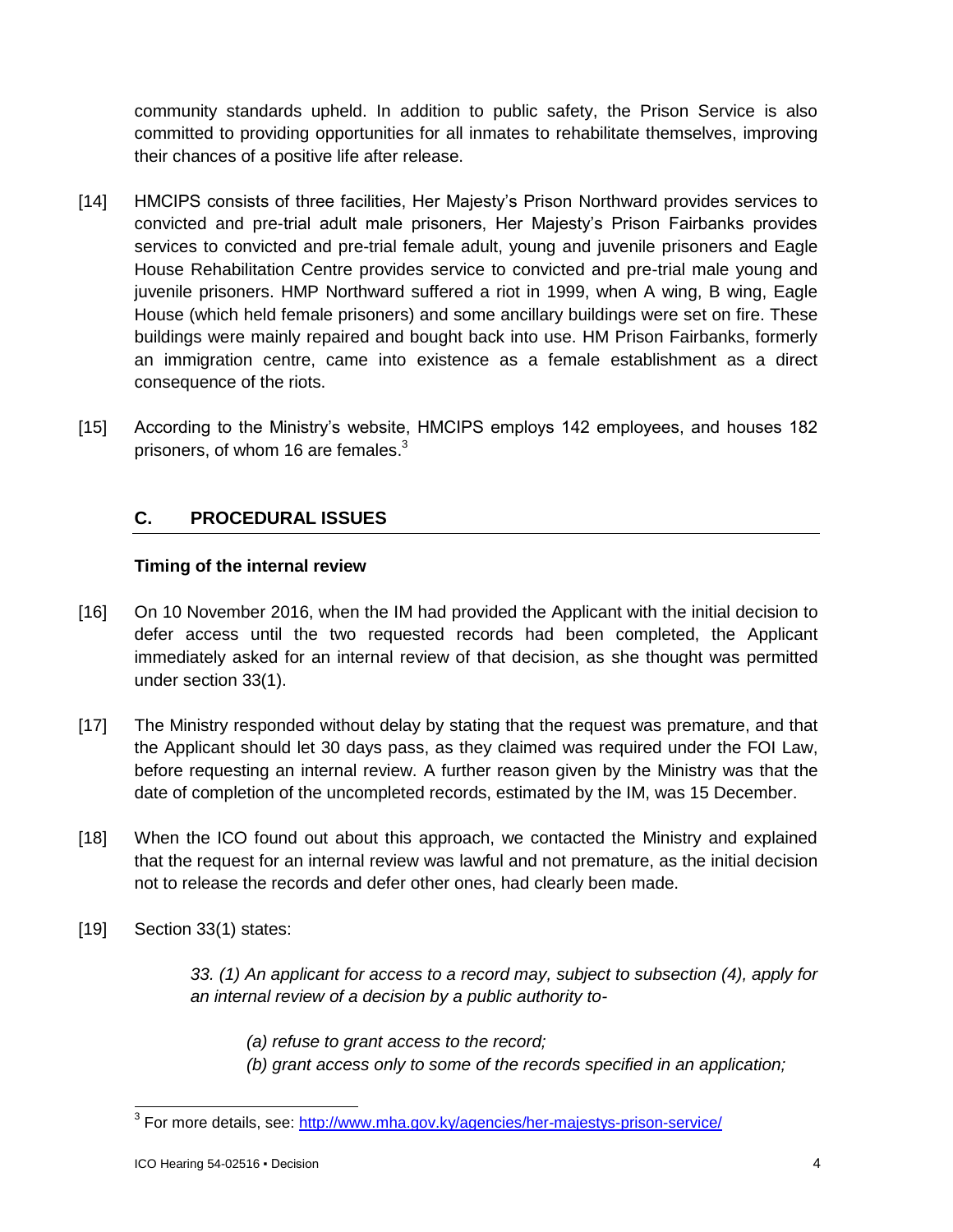*(c) defer the grant of access to the record; or (d) charge a fee for action taken or as to the amount of the fee.*

- [20] Furthermore, section 34(2) provides:
	- *(2) An application for internal review shall be made-*
		- *(a) within thirty calendar days after the date of a notification (in this subsection referred to as "the initial period") to the applicant of the relevant decision, or within such further period, not exceeding thirty calendar days, as the public authority may permit; or*
- [21] Clearly, refusal to disclose and deferral of the requested records had been communicated to the Applicant on 10 November in the IM's initial decision, and the immediate application for an internal review was done "within thirty calendar days".
- [22] This makes the application for an internal review valid, and the Ministry had no grounds to call the application "premature".
- [23] Nor is there a restriction of the right to seek an internal review for deferrals, even if they are relatively short-term. This may seem to invite unnecessary work on the part of the authority conducting the internal review, for instance where an initial decision to defer may be internally reviewed, yet the record is shortly afterwards in any event disclosed. However, public authorities may miscalculate the timing of a deferral, and it is therefore generally in the interest of an applicant to move the FOI process along swiftly, as witnessed in the current case, in which the report is claimed to be exempt, even while promises were made that it would be disclosed within weeks of the initial request.

## **Conduct of an internal review concerning section 16**

- [24] Section 34(1) provides the following:
	- *34. (1) An internal review shall be conducted-*
		- *(a) by the responsible Minister in relation to records referred to in sections 15, 16 and 18;*
		- *(b) in any other case, by the chief officer in the relevant ministry or the principal officer of the public authority whose decision is subject to review,*

*but no review shall be conducted by the same person who made the decision or a person junior in rank to him.*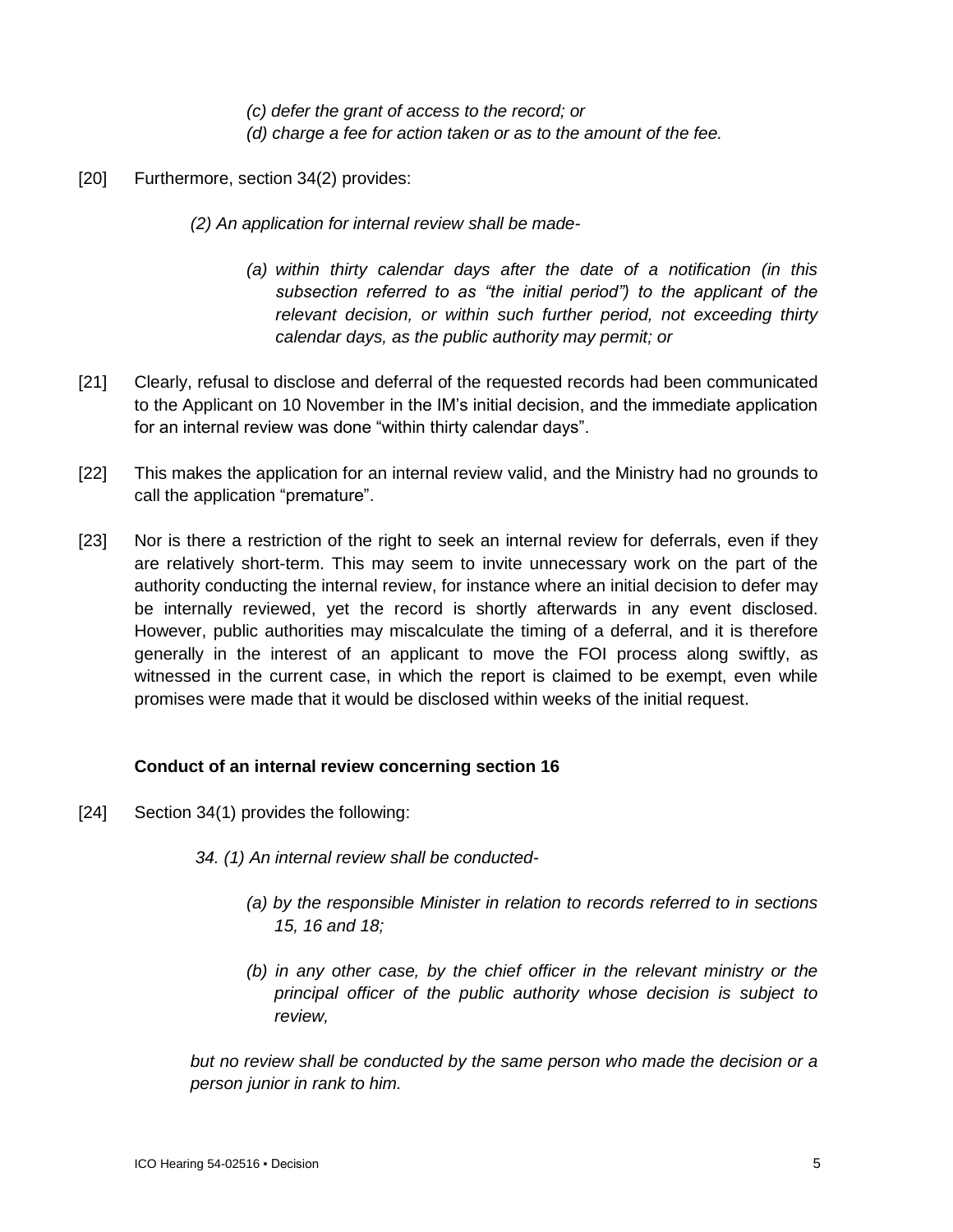- [25] In so far as the initial decision concerned a deferral of access under section 11(2) it was correct that the Acting Chief Officer conducted the internal review.
- [26] However, the investigation report was being withheld on the grounds of section 16. Therefore, the internal review of that part of the initial decision should have been conducted by the responsible Minister, not by the Chief Officer.

## **Cooperation with the ICO**

[27] Some public authorities still do not cooperate in a full and timely manner with the ICO in the course of an appeal, causing unnecessary delays. An example of this was displayed by HMCIPS when it took a whole month to explain to the ICO their reasons for withholding the records, and even longer to provide the ICO with a copy of the requested report.

## **D. ISSUES UNDER REVIEW IN THIS HEARING**

- [28] The first part of the request of 9 November was fulfilled by the release, on 9 December, of the transcript and a related and completed Formal Warning Form. It is not in dispute between the parties that the transcript and form are unrelated to the investigation report which forms the subject of this hearing.
- [29] HMCIPS had deferred access to those records, and had not invoked any exemptions. I consider that the information in the transcript and form is the personal information of the Applicant (and potentially of a number of other named individuals). It is not intended for general disclosure to the wider world as most records disclosed under the FOI Law are.
- [30] The second part of the request pertains to a workplace investigation report concerning the Applicant, which is the responsive record in this hearing. Both the initial decision and the internal review decision refused to disclose this record because they claimed that it was exempted under section 16(b)(i) and deferred access to it. Therefore, this is the responsive record in this hearing.
- [31] Therefore, the issue under review in this hearing, as agreed between the parties, is:
	- **Whether the responsive record is exempt from disclosure under section 16(b)(i) of the FOI Law.**

## **E. CONSIDERATION OF ISSUES UNDER REVIEW**

 **Whether the responsive record is exempt from disclosure under section 16(b)(i) of the FOI Law.**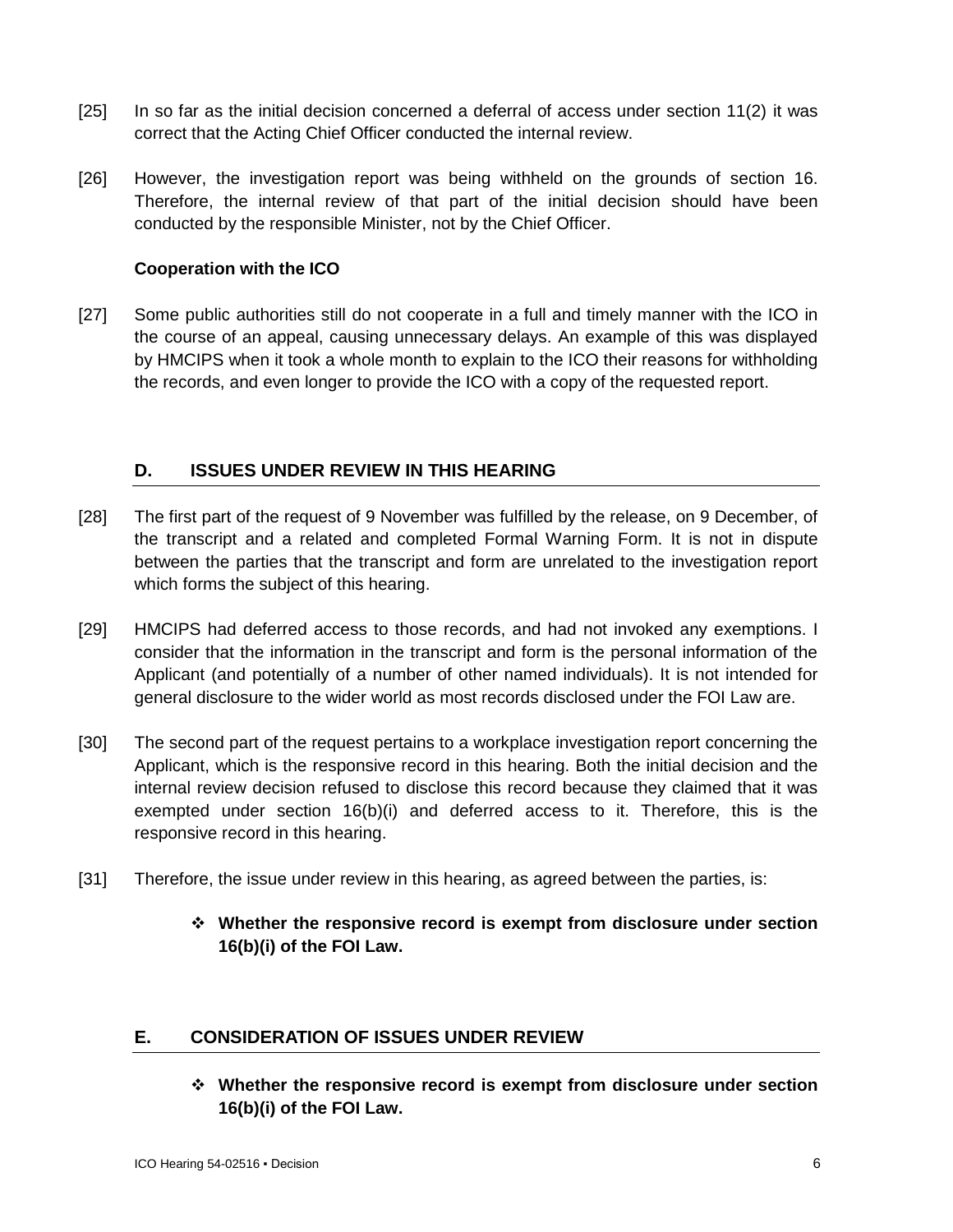[32] Section 16(b)(i) exempts certain records from the general right to access in section 6(1):

*16. Records relating to law enforcement are exempt from disclosure if their disclosure would, or could reasonably be expected to-*

*(b) affect-*

*…*

*…*

*(i) the conduct of an investigation or prosecution of a breach or possible breach of the law; or*

- [33] Section 16(b)(i) is not subject to a public interest test under section 26(1).
- [34] Every exemption is subject to the provisions relating to redaction in section 12(1):

*12. (1) Where an application is made to a public authority for access to a record which contains exempt matter, the authority shall grant access to a copy of the record with the exempt matter deleted therefrom.*

[35] It is up to HMCIPS to prove that the exemption applies (in whole or in part), and it is not up to the Applicant to demonstrate why the record should be disclosed. Section 47(2) places the burden of proof on the public authority:

> *(2) In any appeal from a decision pursuant to section 43, the burden of proof shall be on the public authority to show that it acted in accordance with its obligations under the law.*

## **The position of HMCIPS:**

- [36] In its submission HMCIPS lays out the factual background of this case, as they see it, as follows:
	- (a) In April 2016 a female prisoner filed a complaint against the Applicant, who is a female prison officer, alleging serious misconduct.
	- (b) The Prison's Director received the complaint and delegated it to the Deputy Director to investigate, who in turn delegated it to the Acting Custodial Manager.
	- (c) The Acting Custodial Manager conducted an investigation and submitted a report to the Deputy Director in May 2016. That report is the subject of this hearing under the FOI Law.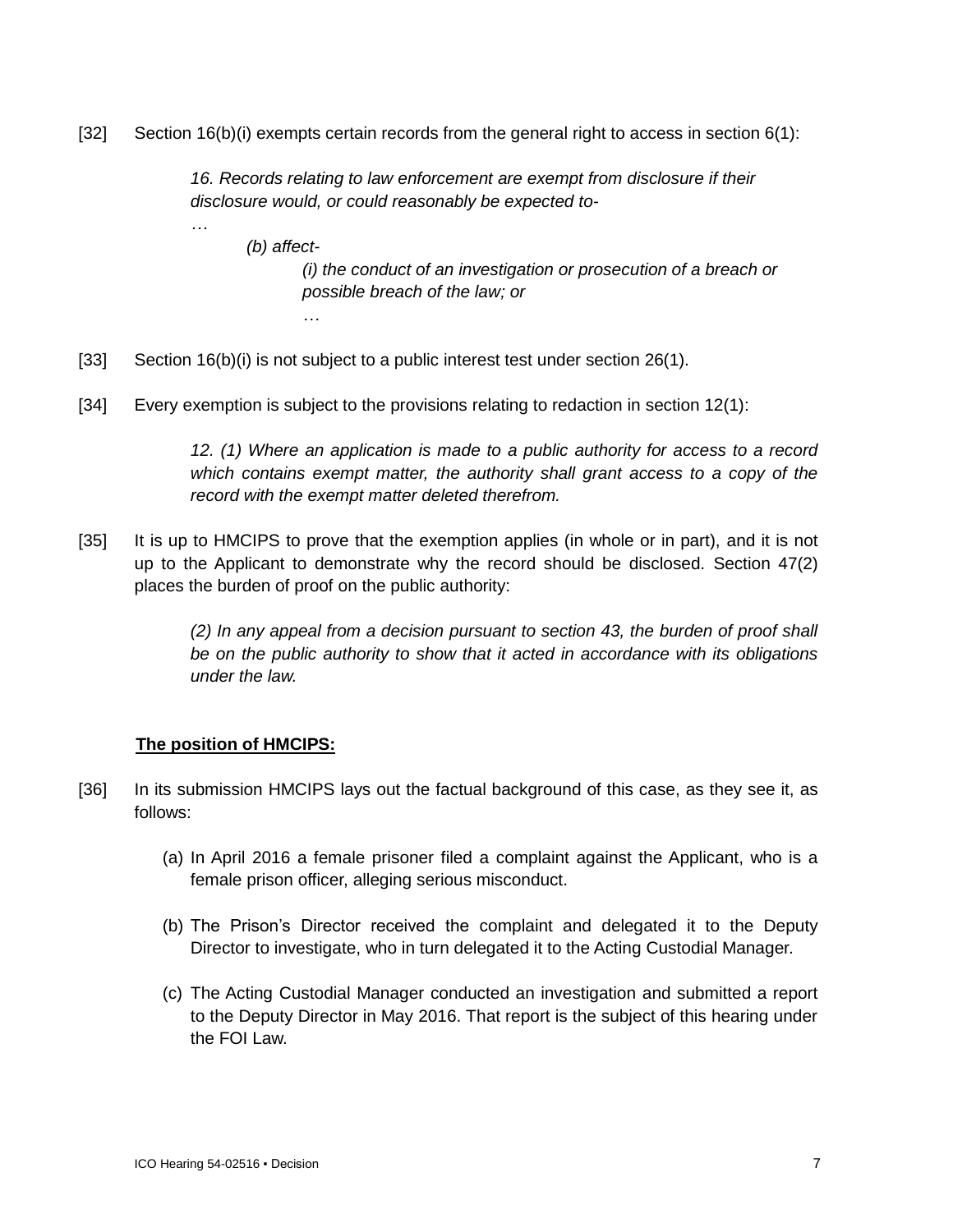- (d) The Deputy Director "accepted [the report] and decided to take no further action". He communicated that decision to the Applicant in November 2016, after the latter made inquiries about it.
- (e) The Deputy Director "then forwarded the investigation report to the HR Manager" for placement on the Applicant's personnel file. Upon reading the report, the HR Manager – who is also the IM - "returned the report" to the Deputy Director asking that it be annotated to indicate "that it [had] been accepted and what if any action was being taken".
- (f) The HR Manager/IM also communicated with the Director about the "further documentation to be added to the file", in response to which the Director provided "supporting instructions".
- (g) Only after the application under the FOI Law had been made (on 9 November 2016) did the HR Manager/IM become aware that the Deputy Director had communicated that "the matter was closed and the report finalized."
- (h) When the initial decision was internally reviewed by the Acting Chief Officer, the latter is said to have "found significant gaps that needed to be closed before the report be considered complete. It was even more imperative that the investigation be thorough and accurate because of the nature of the allegation and that it could potentially become a police matter."
- (i) The Acting Chief Officer was "serving a dual purpose", since she had "responsibility for the Prison Service, wanted to ensure that the matter was dealt with appropriately and as the [person conducting the internal review under the FOI Law] felt that it was premature to release the report considering the identified gaps." The Acting Chief Officer returned the report to the Director "to address the concerns, which he is currently working on with the original author of the report."
- [37] Specifically in explaining reliance on the exemption in section 16(b)(i) HMCIPS states (in full):

*16(b) Additionally, releasing the report to [the Applicant], even after it is complete may infringe on a potential further investigation by other law enforcement bodies if the matter is found to have merit and it is escalated to RCIPS for further investigation, the report may become a critical part of that process. If the matter reaches the courts, disclosure would be considered by the judge and evidentiary rules of law.*

[38] No further argumentation or reasoning is provided in support of the exemption in section 16(b)(i), except for the contextual information provided above.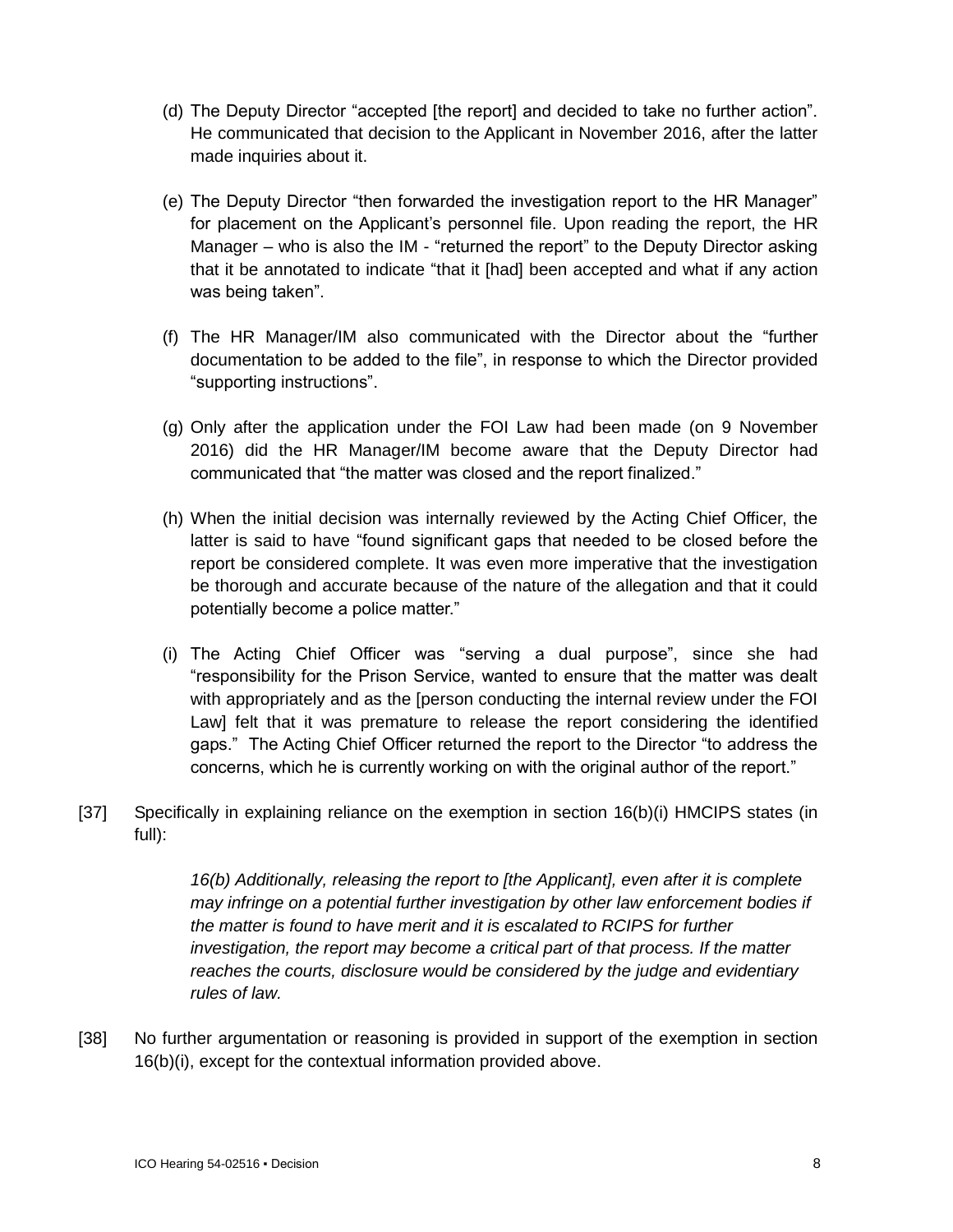- [39] Besides the exemption in section 16(b)(i) HMCIPS also wishes to raise a number of new exemptions, namely sections  $16(a)$ ,  $16(c)$ ,  $16(f)$ ,  $20(1)(d)$ ,  $24(a)$  and  $24(b)$ . These exemptions did not form part of the initial decision, nor the internal review, and do not form part of the Fact Report or Notice of Hearing which were mutually agreed between the Applicant and HMCIPS as the basis for this hearing. The late raising of new exemptions is discussed further below.
- [40] The additional exemptions relate to the following provisions:

*…*

*…*

*…*

*16. Records relating to law enforcement are exempt from disclosure if their disclosure would, or could reasonably be expected to-*

*(a) endanger any person's life or safety;*

*(c) disclose, or enable a person to ascertain, the existence or identity of a confidential source of information, in relation to law enforcement;*

*(f) jeopardize the security of prison.*

*20. (1) A record is exempt from disclosure if-*

*(d) its disclosure would otherwise prejudice, or would be likely to prejudice, the effective conduct of public affairs.*

*24. A record is exempt from disclosure if its disclosure would, or would be likely to-*

*(a) endanger the physical or mental health of any individual; or (b) endanger the safety of any individual.*

- [41] On section 16(a), HMCIPS claims that the prisoners and staff who participated in the investigation "would not have done so without assurances from management, specifically from the Director, that they [sic] contributions would remain confidential and they would be protected. The Applicant has "significant power" over the prisoners, and they "fear reprisal and victimization" from her, if their names were to be known.
- [42] HMCIPS admits it is not known whether reprisal would take place, but "the fear expressed by the witnesses was real".
- [43] In regard to section 16(c), HMCIPS states that, due to the small number of female prisoners, "even in redacted format, the witnesses are easily identified by persons who work [in HMP Fairbanks].
- [44] In regard to section 16(f), HMCIPS states (in full):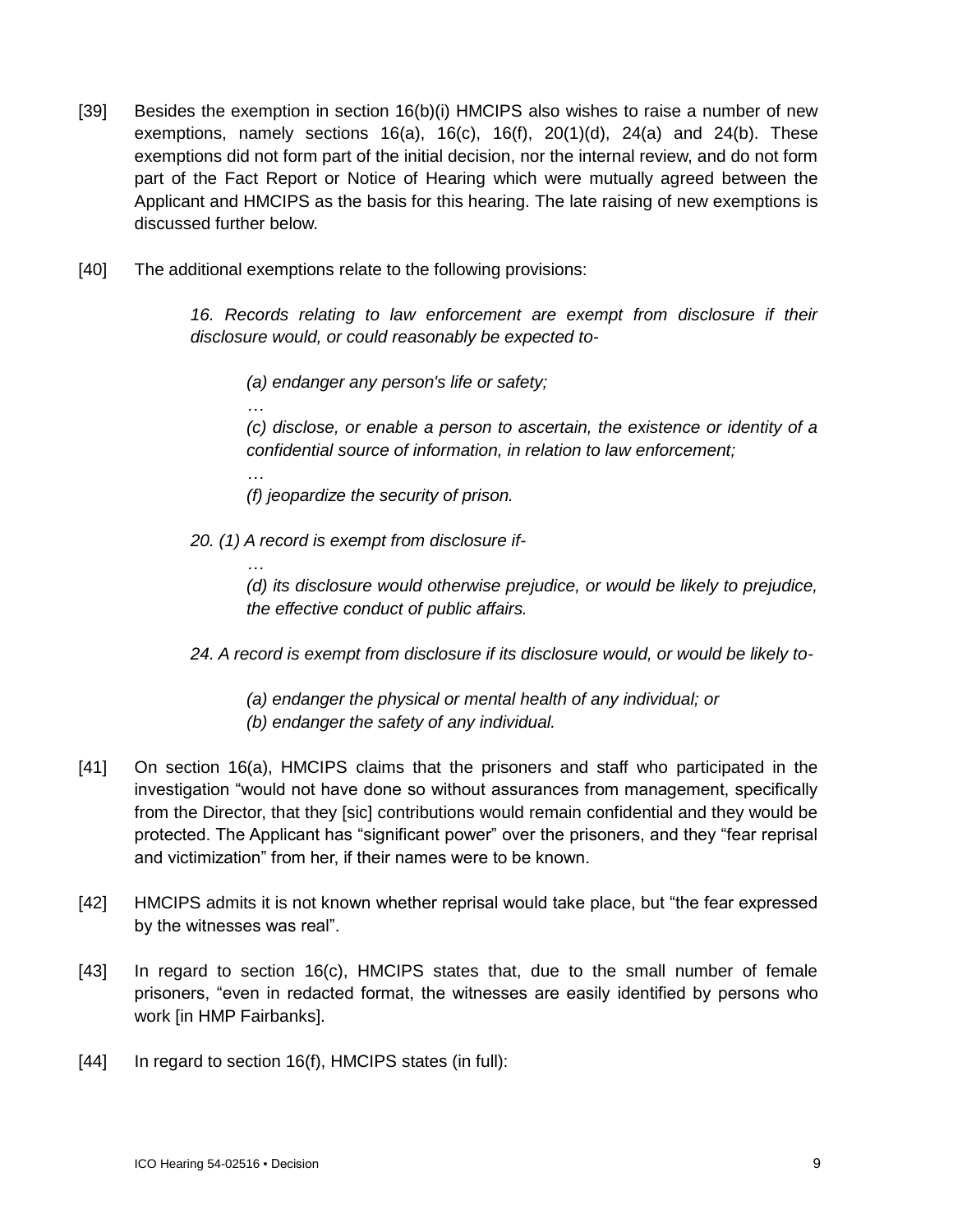*Unresolved grievances, the perception that the Director has not been able to uphold his commitment to protect the witnesses, the perception that the grievance process is not fair and robust, trustworthy management, and general perceptions that justice is not accessible to the prisoners are all factors that potentially have destabilizing effects on the Prison Service and its ability to operate smoothly and efficiently. It is a proven, research supported fact that prisoners who do not trust the management to give them a voice, provide for their safety and security, will resist, even to the extent of violence against each other, staff and the facility. A single incident in the Prison could result in mass indiscipline (riots) and threaten not only the security of the prisons but public safety. Although these scenarios may seem hypothetical, such incidents in correctional facilities happen daily and it is difficult to predict. It is certainly circumstances prison management make every effort to avoid.*

- [45] In regard to section 20(1)(d), HMCIPS believes the disclosure of the investigation report "would likely impact any further action that is indicated once the report is complete, if any." While pointing to a possible subversion of justice, HMCIPS also believes disclosure would make it "difficult to get witnesses to participate further".
- [46] Finally, in regard to section 24 HMCIPS simply refers to "the risk to vulnerable female prisoners who both initiated the complaint and those who gave witness statements" if the Applicant were to be able to identify them as participants or supporters of the complaint.

#### **The position of the Applicant:**

- [47] In her reply submission the Applicant responds specifically to the points raised on the exemption in section 16(b)(i) and the other claimed exemptions.
- [48] The Applicant expresses the view that it is only because she asked for the report that the investigation is [claimed to be] reopened, stating: "None of this would have come about if I did not ask for my report".
- [49] The Applicant says she was provided with "a copy of [the complainant's] report", which I assume means the statement made by the inmate which triggered the investigation. In this instance the Applicant names the same complainant as the one she previously named in the FOI application of 9 November, as well as another female inmate who she says was a witness. She wishes to point out the inconsistency of HMCIPS which at that time allowed her to see the [alleged] names of the complainant and at least one of the witnesses, but now claim that these same names are confidential and sensitive, and that there are grave risks associated with disclosure of the requested report to the Applicant.
- [50] The Applicant points out that if she really posed a risk of the magnitude claimed by HMCIPS, she ought to have already been removed from the prison, or placed on suspension. Instead, she has been allowed to remain on duty, working closely with the prisoners, including the complainant and (alleged) witness she names.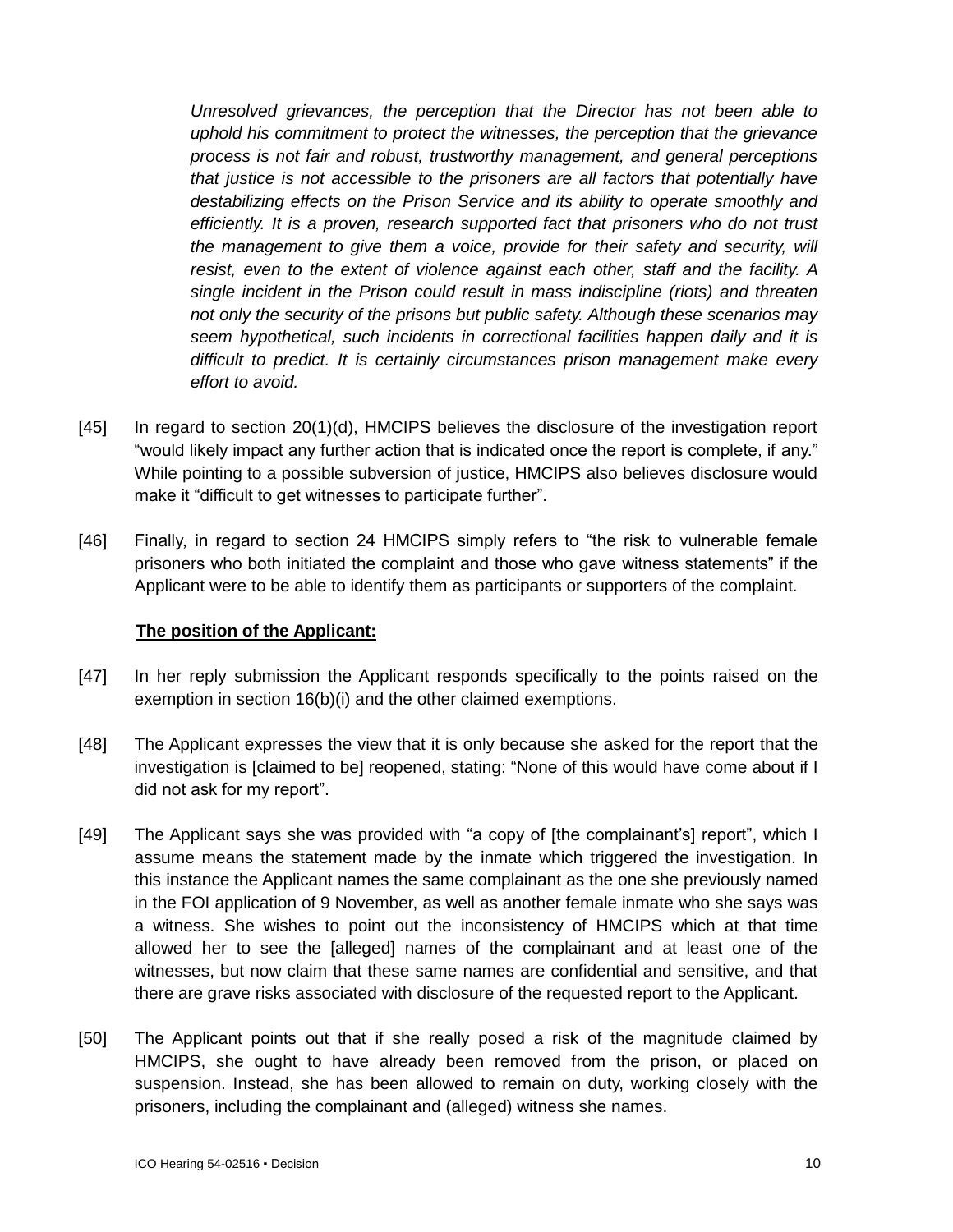- [51] The Applicant wonders how the exemption in section 16(b)(i) can apply to a "potential further investigation". Instead, the request was for the "investigation that was decommissioned by the Deputy Director of Prisons, based on the fact that no evidence [was] found to support the allegation." She asks: "Where is the criminal aspect of the allegation?"
- [52] In regard to section 16(f), the Applicant points out that the Director should protect both staff and prisoners, adding: "It is evident in this case though that this protection and concern was not addressed or dealt with until I ask [sic] for the outcome of the investigation."
- [53] Contrary to the submission from HMCIPS, the Applicant believes she, herself, is being victimized in an attempt to tarnish her reputation. She states: "I am defending my integrity because I have been accused wrongfully", and claims: "…as far as I'm concerned it is all about making the management of the Prison look good at the cost of my reputation."
- [54] In general, the Applicant believes the claims of HMCIPS are "overstated". She says she, herself, in April 2016 asked for the allegations to be investigated, yet after doing so found herself under investigation a month later.
- [55] The Applicant also refers to a tribunal decision relating to management at Northward Prison, which has not been made available to me.

## **Discussion:**

- [56] In my opinion it is highly unusual that when an investigation into wrongdoing by one of its employees is conducted by a public authority, and that employee is twice informed that the investigation is over and she has been exonerated, yet, when she asks for a copy of the findings, is told the matter is not closed after all, and that she may be subject to further, possibly even criminal, investigation.
- [57] It has now been 6 months since that change of course was first communicated to the Applicant, yet to date no indication has been given that the matter has been finalized, and I believe I am to understand that the re-opened investigation remains ongoing.
- [58] From the perspective of the FOI Law it is not acceptable that a report, which clearly is held by HMCIPS and for a period of six months was considered finalized by those responsible for its creation (a status which was communicated to the Applicant on more than one occasion), was suddenly in a matter of a few days believed to be in need of amendment, right after it had been requested under the FOI Law.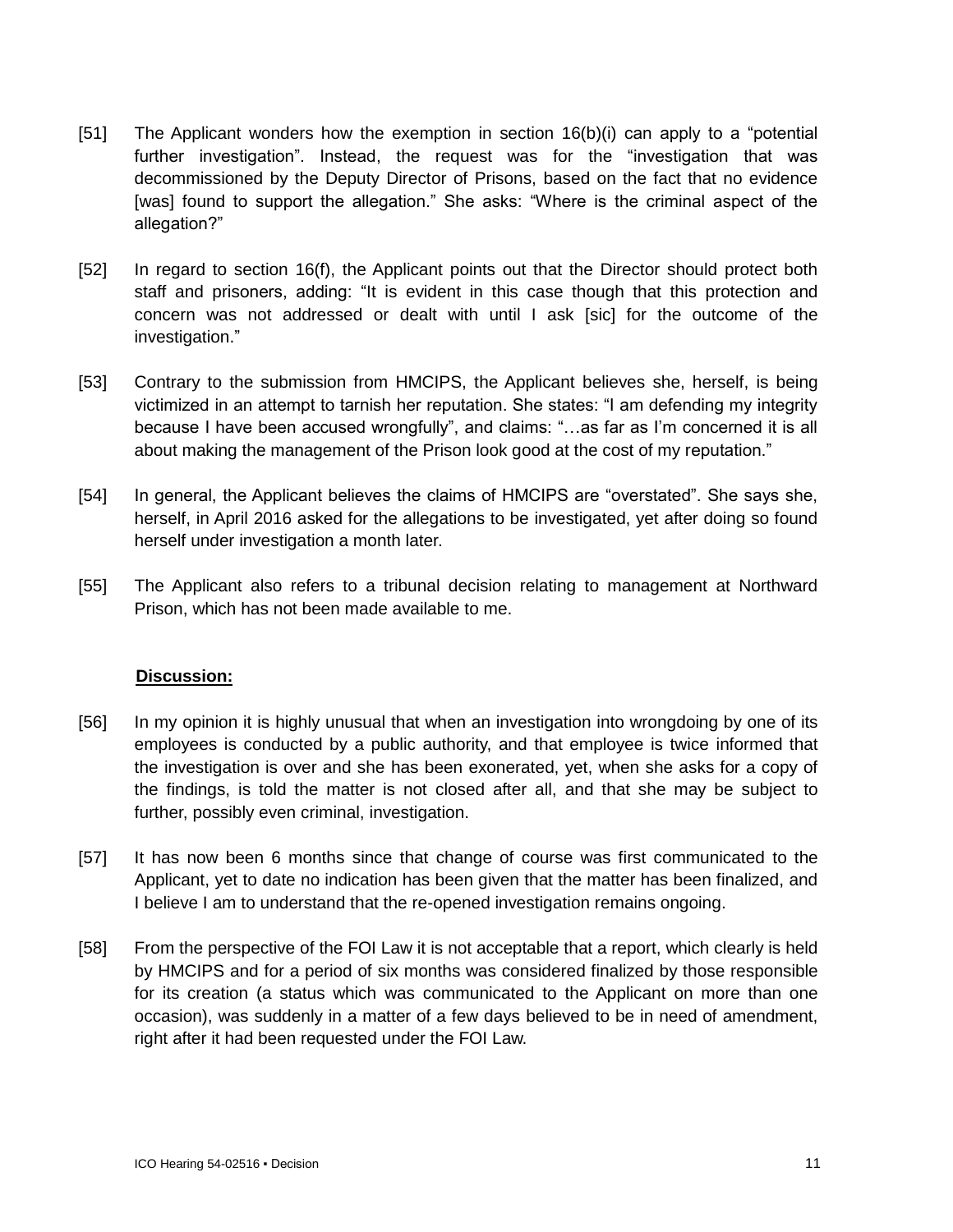### **Section 16(b)(i):**

- [59] The arguments HMCIPS raises in support of the claimed exemption in section 16(b)(i) are very brief. I am reading them in the context of the general background information provided, namely their claims that the investigation remains open and undecided, and that it may yet result in a further police investigation, as explained above.
- [60] The meaning of the exemption in section 16(b)(i) was extensively considered in Hearing 45-00000, as follows:
	- *[65] In regard to the term "would", I have already observed elsewhere that the UK Information Tribunal has clarified that the words "would prejudice" have been interpreted by the Tribunal to mean that it is "more probable than not" that there will be prejudice to the specific interest set out in the exemption…<sup>4</sup>*
	- *[66] Therefore, the phrase "would affect" means that it is more probable than not that the disclosure will affect the investigation, prosecution, trial and/or adjudication.*
	- *[67] The meaning of the phrase "could reasonably be expected to" has not been*  fully explored, but it was previously considered by the former Information *Commissioner, who observed that, It is worth noting that the harms test for some other exemptions in the Law is whether disclosure "could reasonably be expected to" which appears to be a lower standard than "would". In this context, the term "would" implies something that is likely, whereas the term "could" expresses possibilities.<sup>5</sup>*

*The phrase "could reasonably be expected" therefore has a lower threshold than "would", and means that it is reasonable to expect in all the circumstances that the disclosure will affect the investigation, prosecution, trial and/or adjudication.*

*[68] Section 16(b) sets a low threshold for the exemption, which applies if the disclosure of the records "would, or could reasonably be expected to … affect" an investigation, prosecution, trial or adjudication. I note that this exemption does not require prejudice to the investigation, prosecution, etc. as a result of the disclosure, but only that the disclosure has to affect the investigation, prosecution, etc.*

l

<sup>&</sup>lt;sup>4</sup> Ian Edward McIntyre v Information Commissioner and Ministry of Defence 4 February 2008 EA/2007/0061 para 40

<sup>5</sup> Information Commissioner's Office *Hearing Decision 4-02109 Cabinet Office* 20 May 2010 para 17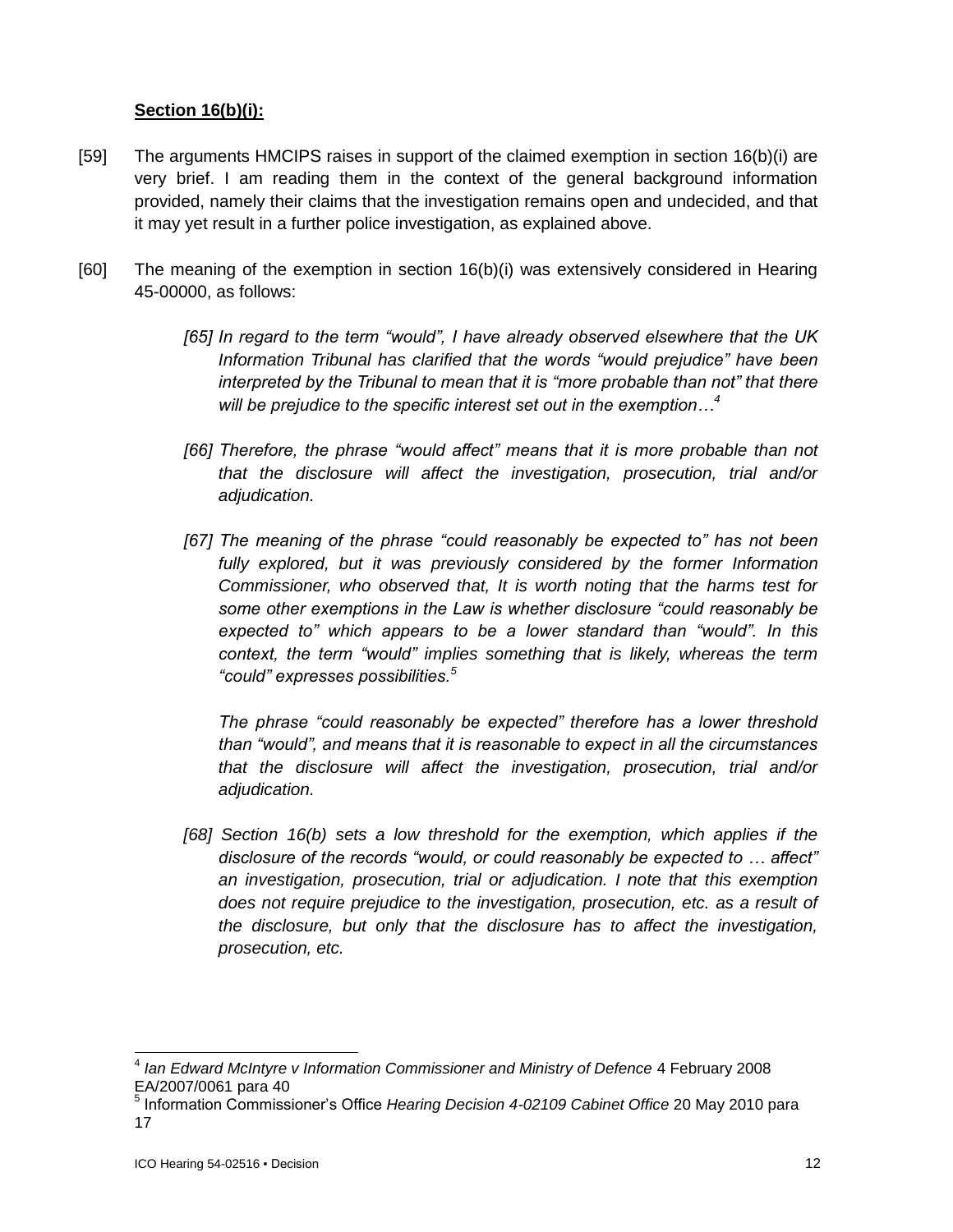## *[69] The exemption in section 16(b) is not subject to a public interest test pursuant to section 26(1).<sup>6</sup>*

- [61] Even given the wide meaning of "affect", I have not heard cogent arguments that would tend to support the notion that the disclosure of this investigation report would, or is likely in any way to, affect the conduct of another investigation, whether it is the alleged continuation of the present report as claimed by HMCIPS or a potential follow-up investigation by the RCIPS.
- [62] HMCIPS does not provide any specifics as to how any evidence collected and included in the report may become compromised by disclosure, and I cannot think of any information in the report which, once known by the Applicant, would allow her to obstruct, alter or affect any further possible investigation by HMCIPS or RCIPS. HMCIPS states that prisoners may not be willing to be interviewed further if the report is disclosed, yet full statements have supposedly already been taken by the Acting Custodial Manager.
- [63] For this exemption to apply there needs to be a rational and clear connection between the disclosure of the report and the affect it may have on any further investigation. Any claimed connection between the two cannot simply be hypothetical.
- [64] It is unclear to me why any purported shortcomings of the investigation were not detected in the six months following the finalization of the report. Instead, they were apparently only discovered after the Applicant had twice been informed by the Deputy Director that there was insufficient evidence for HMCIPS to pursue the matter, and a request under the FOI Law had been made.
- [65] Nor is there any suggestion that new facts have emerged after the conclusion of the report.
- [66] The wrongdoing was alleged to have taken place on 4 April 2016, after which the investigation began almost immediately. The Director delegated conduct of the investigation to the Deputy Director in order to maintain a distance from the proceedings in case there was an appeal, which is a reasonable approach. HMCIPS's submission explains that the complaint was,

*… delegated to the Director… who in turn delegated it to the Deputy Director… to investigate to maintain objectivity in the event of an appeal. [The Deputy Director]*  assigned the investigation to [the] Acting Custodial Manager... who conducted the *investigation which includes written statements from [the Applicant], interviews of the aggrieved prisoner and others who may have been witnesses.*

[67] The report was completed and presented to the Deputy Director about a month later, i.e. 7 May 2016.

 6 Information Commissioner's Office *Hearing Decision 45-00000 Governor's Office* 15 February 2016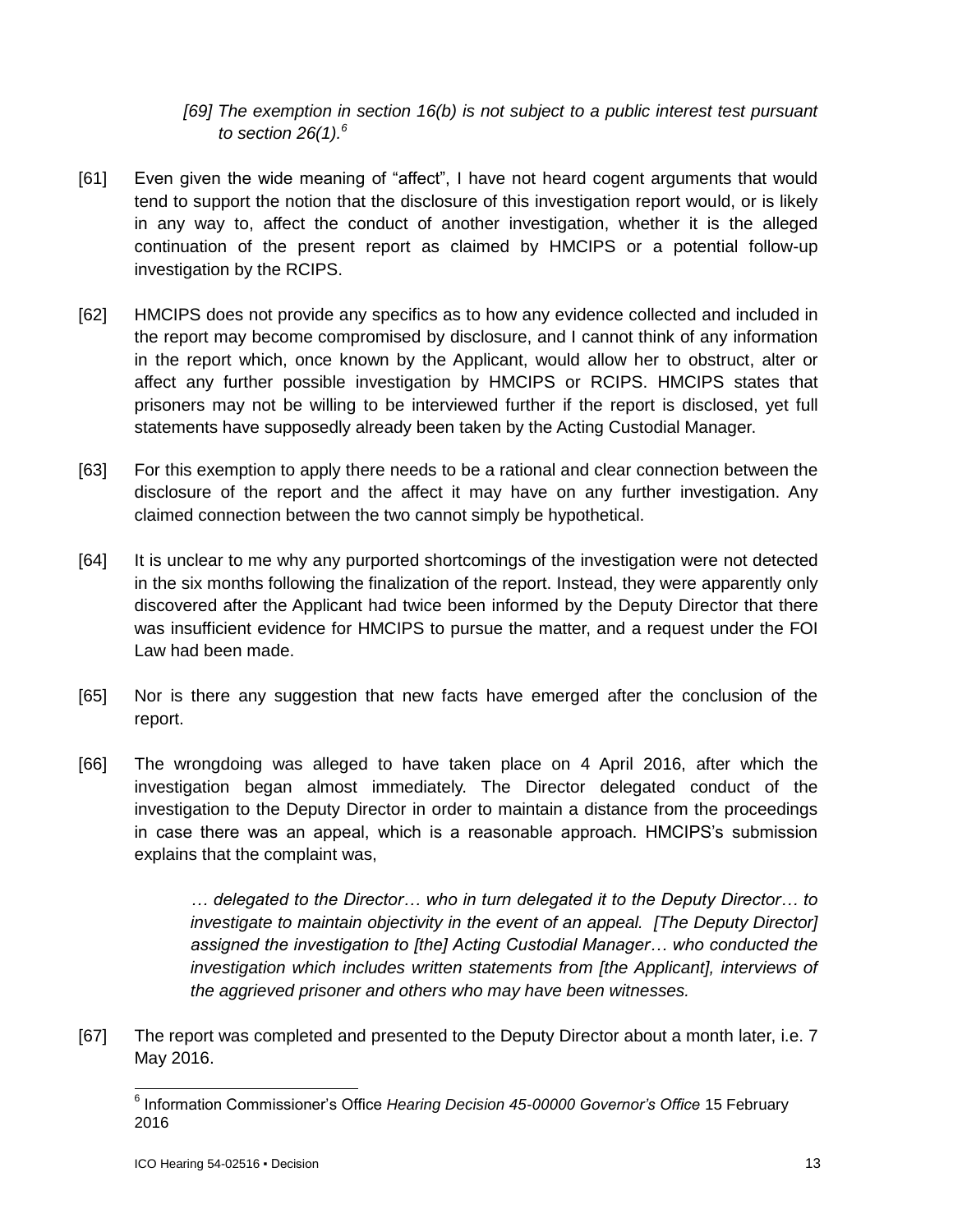[68] The Applicant made the first inquiry on 10 October, but (in part due to unavoidable circumstances) a response was only provided to her on 2 November when the Deputy Director sent her the following message, which was also copied to the Director (my emphasis):

> *As I had promised I have provided you an edited summary of the findings of the inquiry which was conducted by* [the Acting Custodial Manager] *based on allegations made by Prisoner* [the inmate named in the FOI Application]

- *•* [the allegation made by an identified prisoner]
- *I commissioned* [the Acting Custodial Manager] *to conduct an inquiry into the said allegation*
- *Several person* [sic] *including yourself submitted reports or was* [sic] *interviewed on the matter*
- *• As a result* [the Acting Custodial Manager] *determined that there was insufficient evidence to support the allegation.*
- *Recommendation was provided which the management will determine if and when they will be acted upon* [sic]*.*
- [69] On 7 November the Deputy Director responded to the Applicant once more, again copying the Director, as follows (my emphasis):

*I* am afraid *I* will not be disseminating any further information as it relates to the *inquiry which I commissioned, as this document technically belong the administration* [sic]. *As I mentioned in my previous email to you that I gave instruction for an inquiry to be conducted based on allegation received [sic]. The* finding does not merit any further action on this matter, therefore your involvement *is no longer necessary.*

*As a result the document will be decommissioned.*

- [70] HMCIPS's own submission in this hearing confirms that the Deputy Director "accepted [the report] and decided to take no further action". The HR Manager herself sent the report back to the Deputy Director asking that it be annotated to indicate "that it [had] been accepted and what if any action was being taken" (my emphasis).<sup>7</sup>
- [71] It is not clear to me whether the Deputy Director's decision that the matter was closed was documented in any other form besides the email to the Applicant, as I would expect to be the case. I have not been given any additional evidence on this point.
- [72] In short, some seven months after the events were alleged to have occurred and six months after the investigation had been completed, the Deputy Director notified the Applicant that the investigation had concluded that "there was insufficient evidence to

 7 See paragraph 36 point (e) above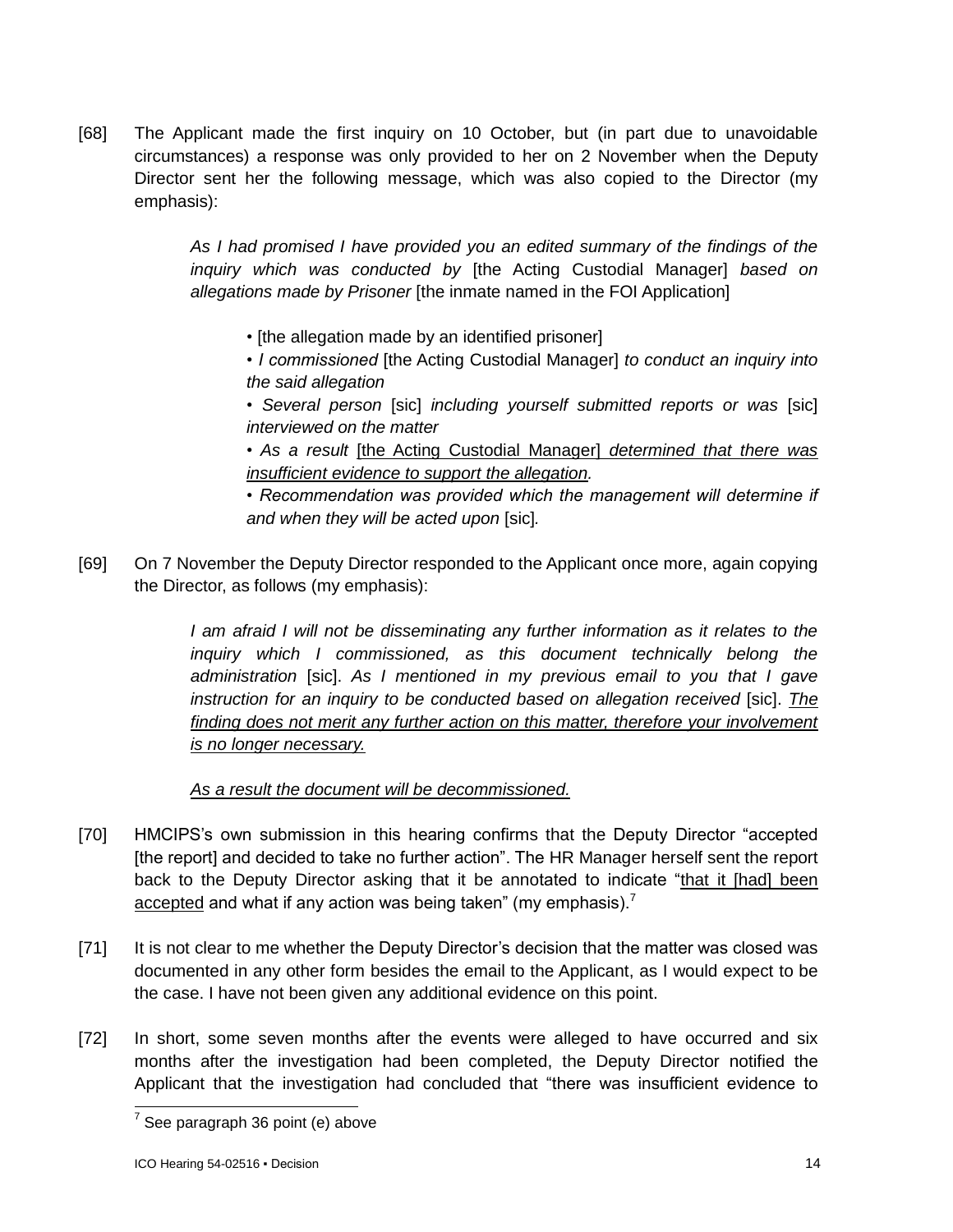support the allegation", that "the finding does not merit any further action on this matter", and that "the document will be decommissioned". Notably, this communication was in response to queries from the Applicant, and was not initiated by the Deputy Director or the HR Manager.

- [73] In addition, the Deputy Director also clarified that the report made recommendations which were being considered, and that it remained to be determined "if and when they will be acted upon" by HMCIPS management. Having read the report, I want to confirm that it does contain recommendations of a general nature, but those do not question the findings of the investigation itself, or point to the need for a further investigation.
- [74] The HR Manager stated that final decisions and actions resulting from the complaint and the investigation (including agreement with the report's conclusions that no further action was to be taken) remained outstanding and should be documented and maintained on the file.
- [75] I find no fault with this advice from the HR Manager, but I believe it is important to recognize that this further step does not necessitate an amendment to the actual investigation report. It could easily be met in another form, e.g. by adding a note or letter to the Applicant's personnel file, or (given the general nature of the recommendations) by updating a standing policy.
- [76] Therefore, while the overall handling of the complaint may be incomplete until a final management decision has been documented, I reject the notion that inevitably this also means the investigation report itself remains unfinished and cannot be disclosed for that reason, as HMCIPS claims.
- [77] If further documentation of any resulting final decisions or actions are indeed required to close the case, as the HR Manager reasonably states, then it seems peculiar to me that the Deputy Director or Director waited six months to do so, or that the HR Manager waited until after the FOI request was made before noticing that a final decision remained outstanding. In fact, had the Applicant not made inquiries and requested access to the report, the matter might still not have advanced (in so far as it in fact has), as she pointed out in her submission.
- [78] Having taken into consideration the detailed meaning of section 16(b)(i) explained in Hearing 45-00000, ${}^{8}$  and under the circumstances of this case, it is my view that the disclosure of the investigation report to the Applicant would not, or could not reasonably be expected to, affect "the conduct of an investigation or prosecution of a breach or possible breach of the law", as required for the exemption to be engaged.

## [79] **In conclusion, I do not find that the exemption in section 16(b)(i) is engaged.**

 8 Information Commissioner's Office *Hearing Decision 41-00000 Governor's Office* 15 February 2016 paras 65-69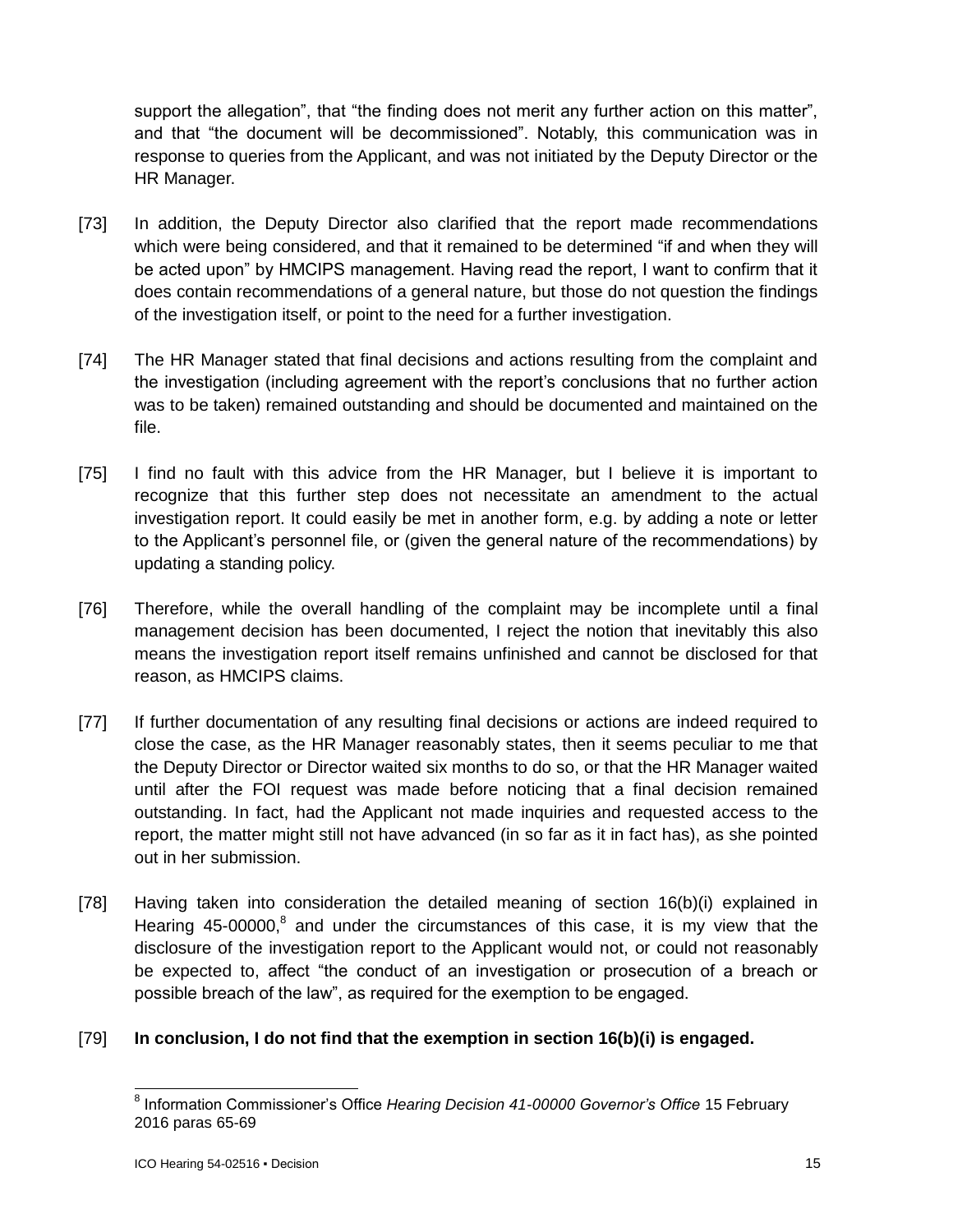## **The other exemptions**

- [80] In regard to the new exemptions claimed by HMCIPS the Information Commissioner may, by virtue of section 42(2), "make any decision which could have been made on the original application". In previous hearing decisions, the former Information Commissioner and I have taken the view that it is within my discretion to accept an exemption late in the hearing process. However, it is not up to the Information Commissioner to raise and consider every possible exemption that might apply in a given case.<sup>9</sup>
- [81] In *The Governor of the Cayman Islands v The Information Commissioner (2)*, Acting Justice Timothy Owen ruled that late exemptions may be justified, if there are relevant new factual developments that occur after the initial decision has been reached.<sup>10</sup>
- [82] This point has not been addressed by HMCIPS. I do not believe there are any new factual developments since the time the initial decision was taken, or the internal review was conducted. I am therefore not under any obligation to consider the exemptions raised late.
- [83] Nonetheless, out of abundance of caution, and given the serious nature of the claimed exemptions, I will consider all the exemptions raised by HMCIPS.

## **Section 16(a):**

- [84] In regard to section 16(a), involving the endangerment of a person's life or safety, I have not been given any evidence that assurances of confidentiality were actually given to the witnesses, or indeed that it is the standard policy of the prison to consider such matters as confidential. The verbatim transcription of the witness statements do not state that such guarantees were given.
- [85] The Applicant raises the point that she is already aware of the identity of the complainant and one of the witnesses, and has not engaged in any abuse of power or retribution towards those individuals in the meantime. She wonders why HMCIPS would keep her working closely with prisoners, if she is such a danger to their lives and wellbeing. She also points out, quite rightly, that if she was to endanger a prisoner's life or safety, she would be unfit to hold a position as prison officer and the matter should be dealt with as a serious disciplinary matter.
- [86] As explained above, the identity of the complainant was divulged to the Applicant in the email from the Deputy Director dated 2 November, and the Applicant was apparently already aware of that inmate's identity, because she claims to have been allowed to read the complainant's statement. Therefore, there is no reason the complainant's name should be further protected under this or any other exemption, in relation to the Applicant.

 9 See, for instance: Information Commissioner's *Office Decision Hearing 43-00814 Portfolio of Legal Affairs* 10 April 2015 paras 18-21

<sup>10</sup> *The Governor of the Cayman Islands v The Information Commissioner (2)* Cause G 0188/2014 16 March 2015.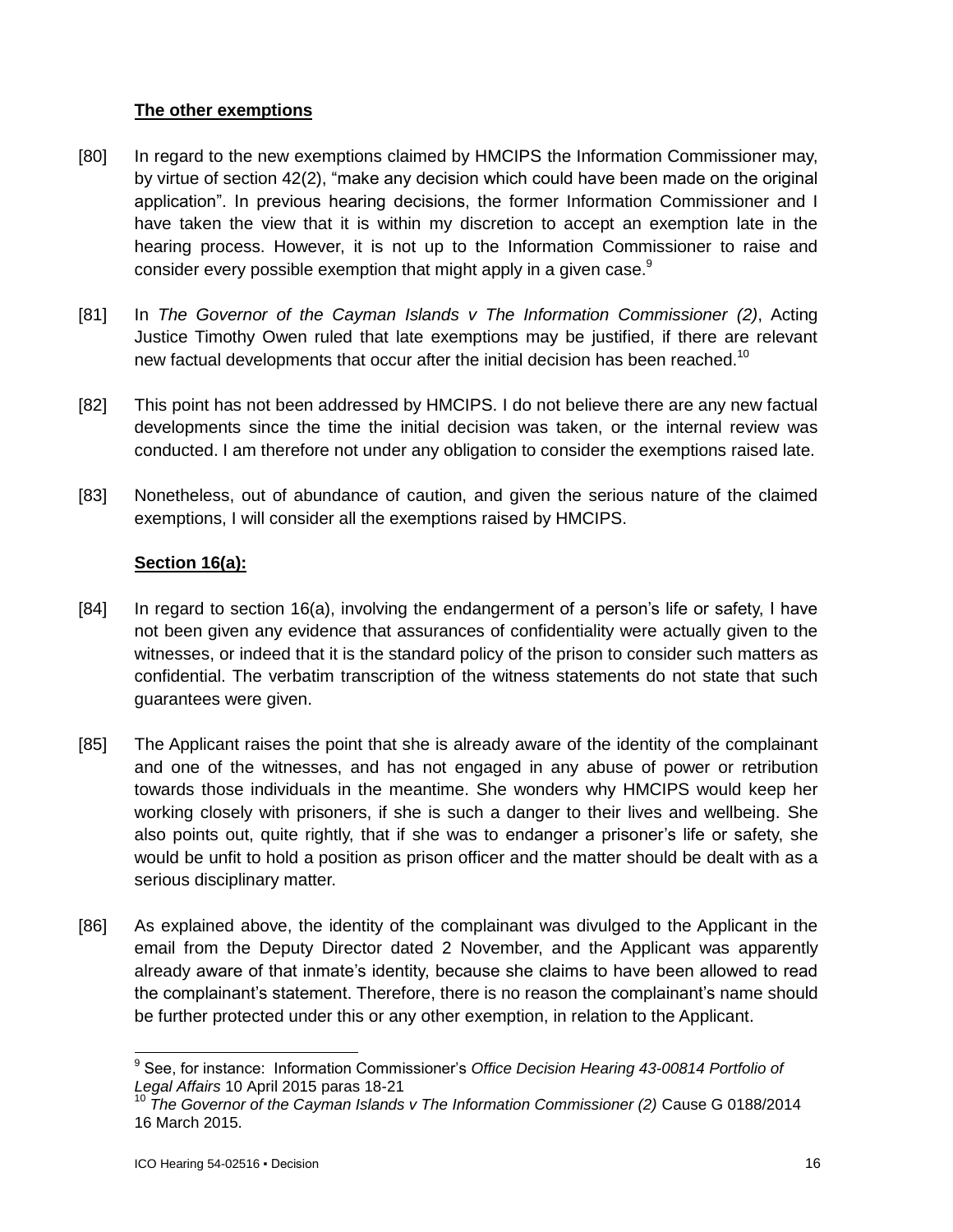[87] I am not sure whether the Applicant knows the identity of the witnesses. Out of abundance of caution I will deal with this issue further below, but not as an issue under this exemption, which in my view remains unproven as I do not believe disclosure would, or could reasonably be expected to, endanger any person's life or safety, as required for the exemption to be engaged.

## [88] **Therefore, I do not find that the exemption in section 16(a) is engaged.**

### **Section 16(c):**

- [89] HMCIPS does not explain how this exemption is engaged, namely how the disclosure of the investigation report would disclose or enable a person to ascertain "the existence or identity of a confidential source of information in relation to law enforcement".
- [90] As stated on a number of previous occasions, the exemptions in Part III should be interpreted narrowly, and I do not believe section 16(c) is intended to protect witnesses to a complaint, but, rather, specifically confidential sources used in the context of law enforcement, such as confidential informants which provide intelligence information rather than witness statements.

#### [91] **Therefore I do not find that the exemption in section 16(c) is engaged.**

#### **Section 16(f):**

- [92] This section protects information which, if disclosed would, or could reasonably be expected to, jeopardize the security of a prison.
- [93] In this regard HMCIPS's reasoning goes as follows: the disclosure of this report would cause negative perceptions, particularly about the grievance process and HMCIPS's management. This would lead to destabilization, and could potentially cause serious breaches of security and even a riot at the Prison.
- [94] I do not consider that HMCIPS have provided me with a credible argument in this regard. I do not consider that it is reasonable that the disclosure of the investigation report into this one alleged incident to the Applicant would, or could be reasonably expected to have such inflated, cataclysmic results.

## [95] **Therefore, I do not find that the exemption in section 16(f) is engaged.**

#### **Section 20(1)(d):**

[96] This exemption can only be applied by a minister or chief officer, which is not the case here. It has therefore been misapplied in view of section 20(2)(b) which provides: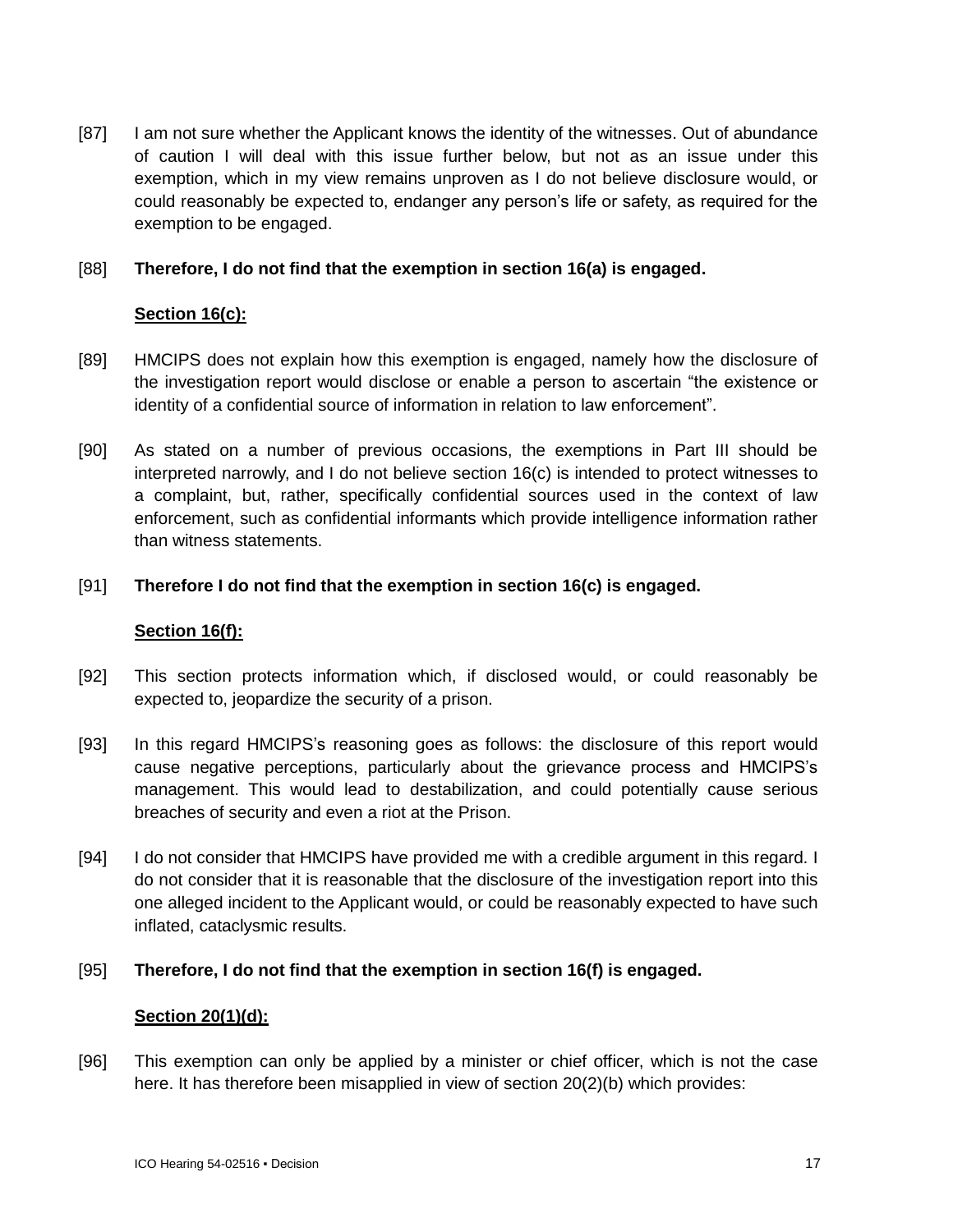*(2) The initial decision regarding-*

*(b) subsection (1)(b), (c) and (d) shall be made not by the information manager but by the Minister or chief officer concerned.*

[97] Even if the exemption were available to HMCIPS at this late stage, I am not convinced that the disclosure to the Applicant would have the claimed effects.

## [98] **Therefore, I do not find that the exemption in section 20(1)(d) is engaged.**

## **Section 24(a) and (b):**

*…*

- [99] The argument presented by HMCIPS is not convincing given that the Applicant already knows who the complainant was, and for the reasons indicated above in my consideration of section 16(a).
- [100] **For the reasons stated above, I do not find that the exemption in either section 24(a) or (b) is engaged.**

## **Additional exemption:**

- [101] As I explained above, by virtue of section 42(2) the Information Commissioner may make any decision which could have been made on the original application".
- [102] In my view, the responsive record contains personal information of various inmates and staff, and I will therefore consider whether the exemption in section 23(1) applies.
- [103] Section 23(1) exempts personal information from disclosure, as follows:

*23. (1) Subject to the provisions of this section, a public authority shall not grant*  access to a record if it would involve the unreasonable disclosure of personal *information of any person, whether living or dead.*

[104] Regulation 2 defines personal information as follows:

*"personal information" means information or an opinion (including information forming*  part of a database), whether true or not, and whether recorded in a material form or *not, about an individual whose identity is apparent, or can reasonably be ascertained, from the information or opinion, including but not limited to-*

- *(a) the individual's name, home address or home telephone number;*
- *(b) the individual's race, national or ethnic origin, colour or religious or political beliefs or associations;*
- *(c) the individual's age, sex, marital status, family status or sexual orientation;*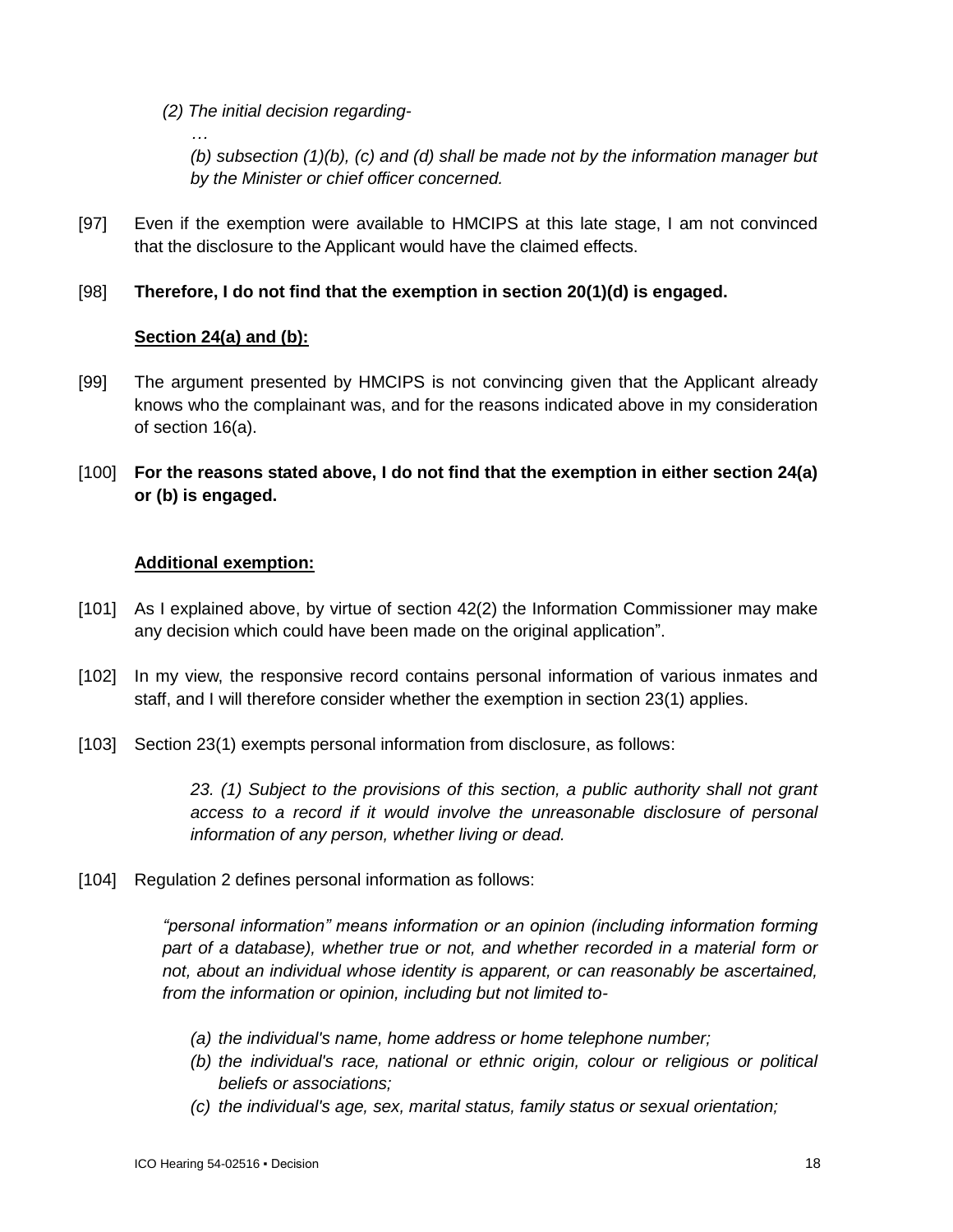- *(d) an identifying number, symbol or other particular assigned to the individual;*
- *(e) the individual's fingerprints, other biometric information, blood type, genetic information or inheritable characteristics;*
- *(f) information about the individual's health and health care history, including information about a physical or mental disability;*
- *(g) information about the individual's educational, financial, employment or criminal history, including criminal records where a pardon has been given;*
- *(h) anyone else's opinions about the individual; or*
- *(i) the individual's personal views or opinions, except if they are about someone else;*

*but does not include-*

*(i) where the individual occupies or has occupied a position in a public authority, the name of the individual or information relating to the position or its functions or the terms upon*

*and subject to which the individual occupies or occupied that position or anything written or recorded in any form by the individual in the course of and for the purpose of the performance of those functions;*

*(ii) where the individual is or was providing a service for a public authority under a contract for services, the name of the individual or information relating to the service or the terms of the contract or anything written or recorded in any form by the individual in the course of and for the purposes of the provision of the service; or*

*(iii) the views or opinions of the individual in relation to a public authority, the staff of a public authority or the business or the performance of the functions of a public authority; and*

- [105] As confirmed in previous hearing decisions, there are three questions that have to be answered to determine whether the exemption in section 23(1) applies:
	- A. Is the redacted information personal information?
	- B. If so, would it be unreasonable to disclose the personal information?
	- C. If so, would disclosure nonetheless be in the public interest?

## **A. Is the redacted information "personal information"?**

[106] In my view the names of the witnesses and prisoner ID numbers constitute the personal information of those individuals, as they fall into category (a) and (d) of the above definition. The report contains verbatim witness statements which utilize the initials of the witnesses and contain the prisoner category and a small number of details, by which individuals could be identified, especially considering the small number of female prisoners currently incarcerated. These too fall into category (d) if the definition.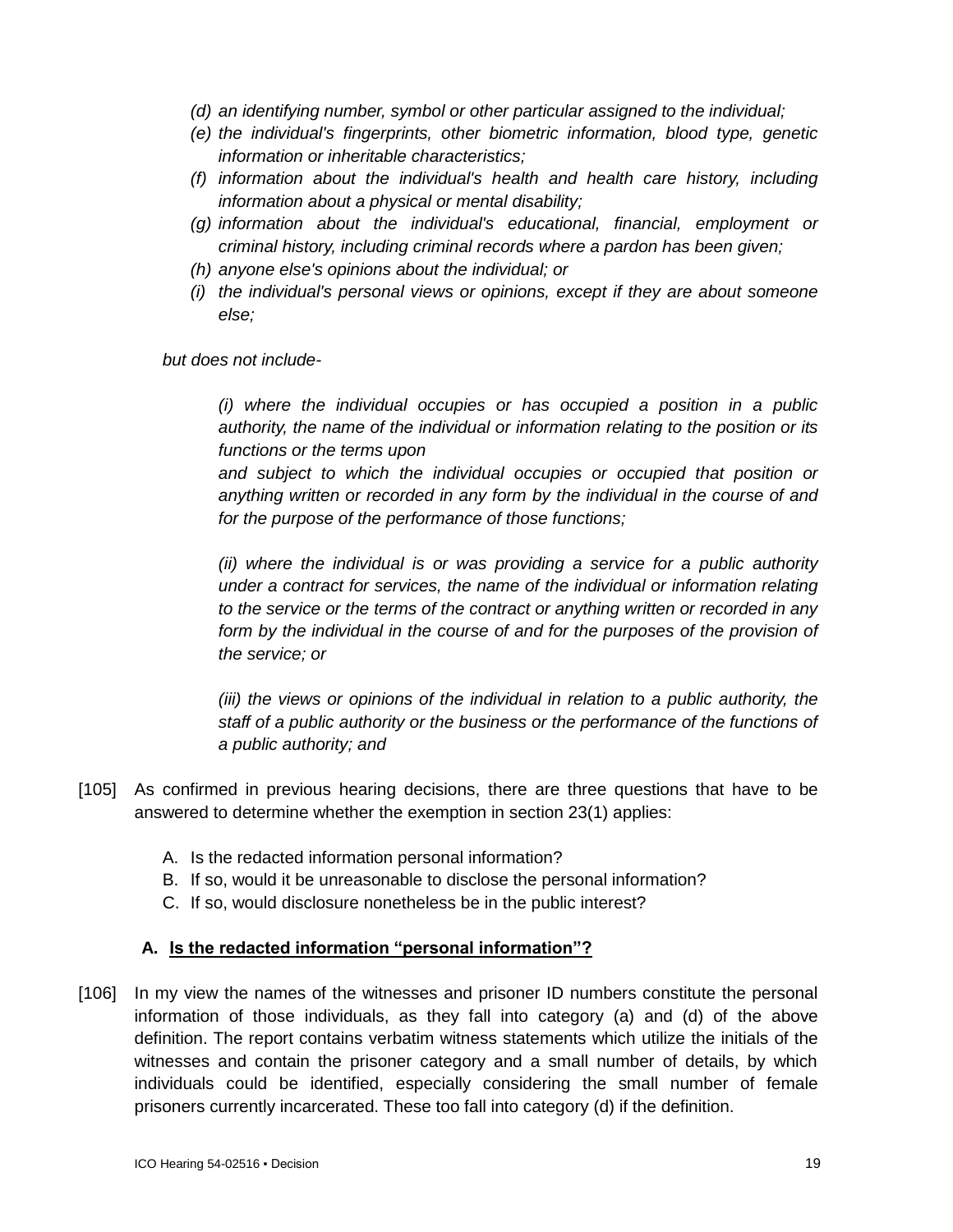- [107] Therefore, I find that such names, identifiers and initials are personal information.
- [108] Since the definition of "personal information" in regulation 2 excludes "the name of the individual or information relating to the position" where "the individual occupies or occupied a position in a public authority", any references in the responsive record to HMCIPS staff or management are not personal information, and are not exempted.

## **B. If so, would it be unreasonable to disclose the personal information?**

[109] In order to determine whether it would be unreasonable under section 23 to disclose the personal information, the former Information Commissioner found in hearing  $9-01610<sup>11</sup>$ that the following questions should be considered: $12$ 

## **1. Is the information sensitive?**

The information identifies individuals who are witnesses in the context of an investigation of a complaint made against a prison officer. The witnesses are inmates who are currently incarcerated, and therefore in a dependent position. The information itself is of a sensitive nature, in that it refers to conversations and matters of a very personal nature in the context of an allegation of wrongdoing by a public officer. Under these circumstances, I am convinced the information is sensitive.

## **2. Would disclosure prejudice the privacy of an individual?**

If the identity of the inmates who provided witness statements was disclosed, I believe it would violate the privacy of those persons, given the delicate, personal nature of the allegations and the testimonies they provided.

## **3. Would disclosure prejudice the public authority's information gathering capacity (e.g. as a regulator)?**

As explained above, I am not convinced that the disclosure of the report to the Applicant, with the personal information redacted, would prejudice HMCIPS's ability to investigate future alleged breaches.

## **4. Has the information "expired"**

 $\overline{a}$ 

<sup>&</sup>lt;sup>11</sup> Information Commissioner *Hearing 8-01610 Decision Health Regulatory Services (HRS*) 4 March 2011, pp.10-11. See the ICO's guidance document for Information Managers on the exemption relating to personal information:

[http://www.infocomm.ky/images/IM%20Seminars%20Series%20II%20Personal%20Information%2](http://www.infocomm.ky/images/IM%20Seminars%20Series%20II%20Personal%20Information%20Handout%20-%20June%202013.pdf) [0Handout%20-%20June%202013.pdf](http://www.infocomm.ky/images/IM%20Seminars%20Series%20II%20Personal%20Information%20Handout%20-%20June%202013.pdf) 12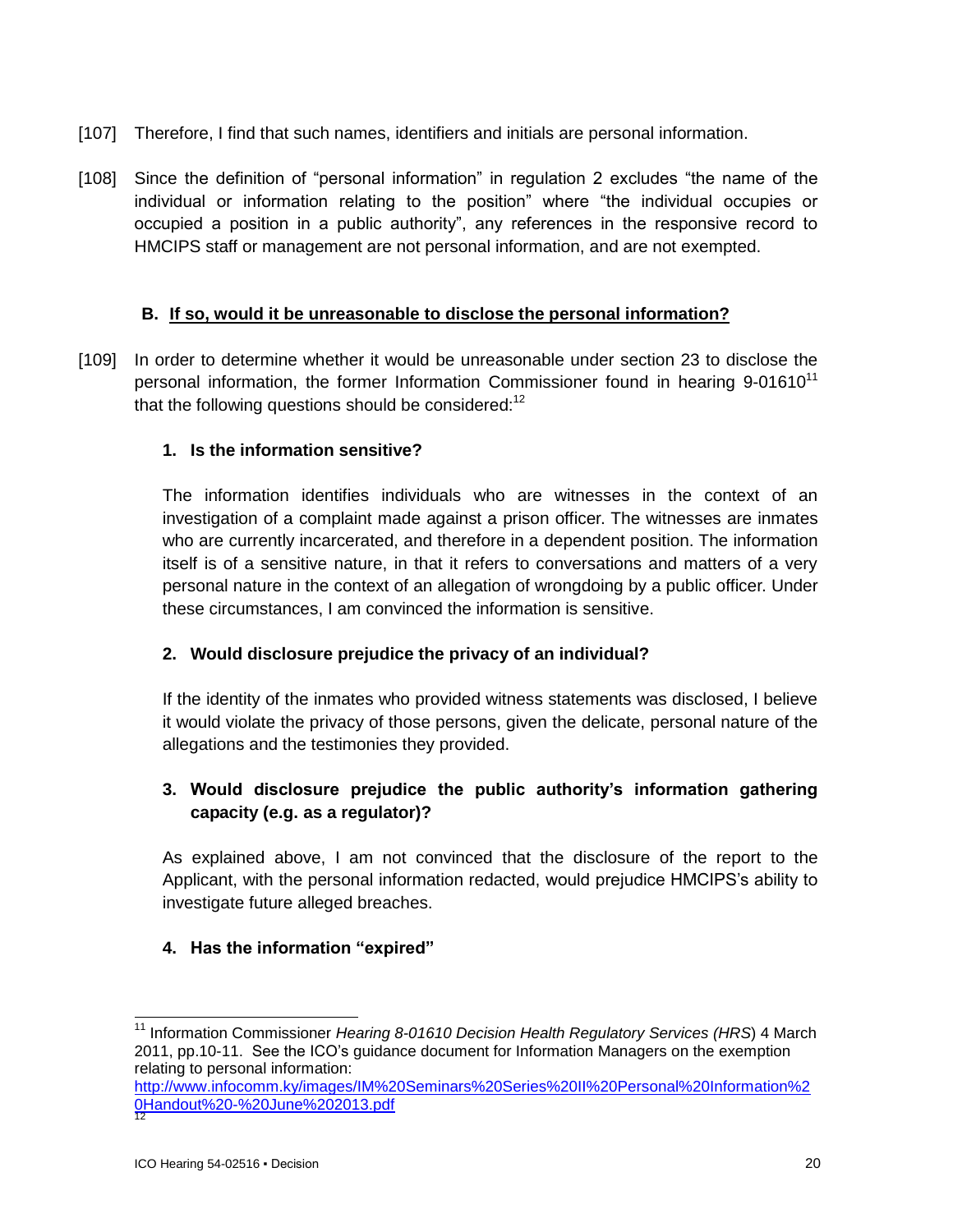The witness statements relate to events that are alleged to have occurred in April 2016. The prison officer and at least some of the inmates will still be at the Prison in the same capacity. Therefore, the information has not expired.

## **5. Is the information required for the fair determination of someone's rights?**

The personal information is part of an investigation report into alleged wrongdoing by a prison officer (the Applicant). In my view it is necessary that the Applicant receive as much information as possible in relation to the investigation and the allegations, in order to defend herself, if required to do so. However, I do not consider that knowing the actual identities of the individual witnesses would diminish the defendant's ability to defend herself. This may change as the circumstances change, e.g. if this matter was taken forward in the form of an appeal, whether before the courts or otherwise, it may be necessary for the Applicant to know more exact details, including the identity of some of the witnesses.

## **6. Would the social context render disclosure reasonable?**

I do not believe the social context tends to support disclosure. The names and identifiers relate to female inmates in a prison, and I believe they deserve an appropriately high level of protection and anonymity.

## **7. Is there any suggestion of procedural irregularities or wrongdoing?**

The wrongdoing is not alleged against the witnesses, and therefore there is no heightened accountability in relation to their names and identifiers.

- [110] **In conclusion, on the basis of the above considerations, it would be unreasonable for the personal information consisting of the names, prisoner ID numbers, prisoner categories and initials of the witnesses, as well as some specific information that could identify individuals in the investigation report to be disclosed, and such information is therefore exempted under section 23(1).**
- [111] **Considering that the Applicant was told the identity of the complainant, as explained above, it would not be unreasonable to disclose that person's name and identifiers.**

## **C. If so, would disclosure nonetheless be in the public interest?**

*[112]* Section 26(1) requires that a public interest test be conducted to determine whether, notwithstanding that the exemption in section 23(1) applies to certain parts of the responsive record, "*access shall be granted if such access would nevertheless be in the public interest.*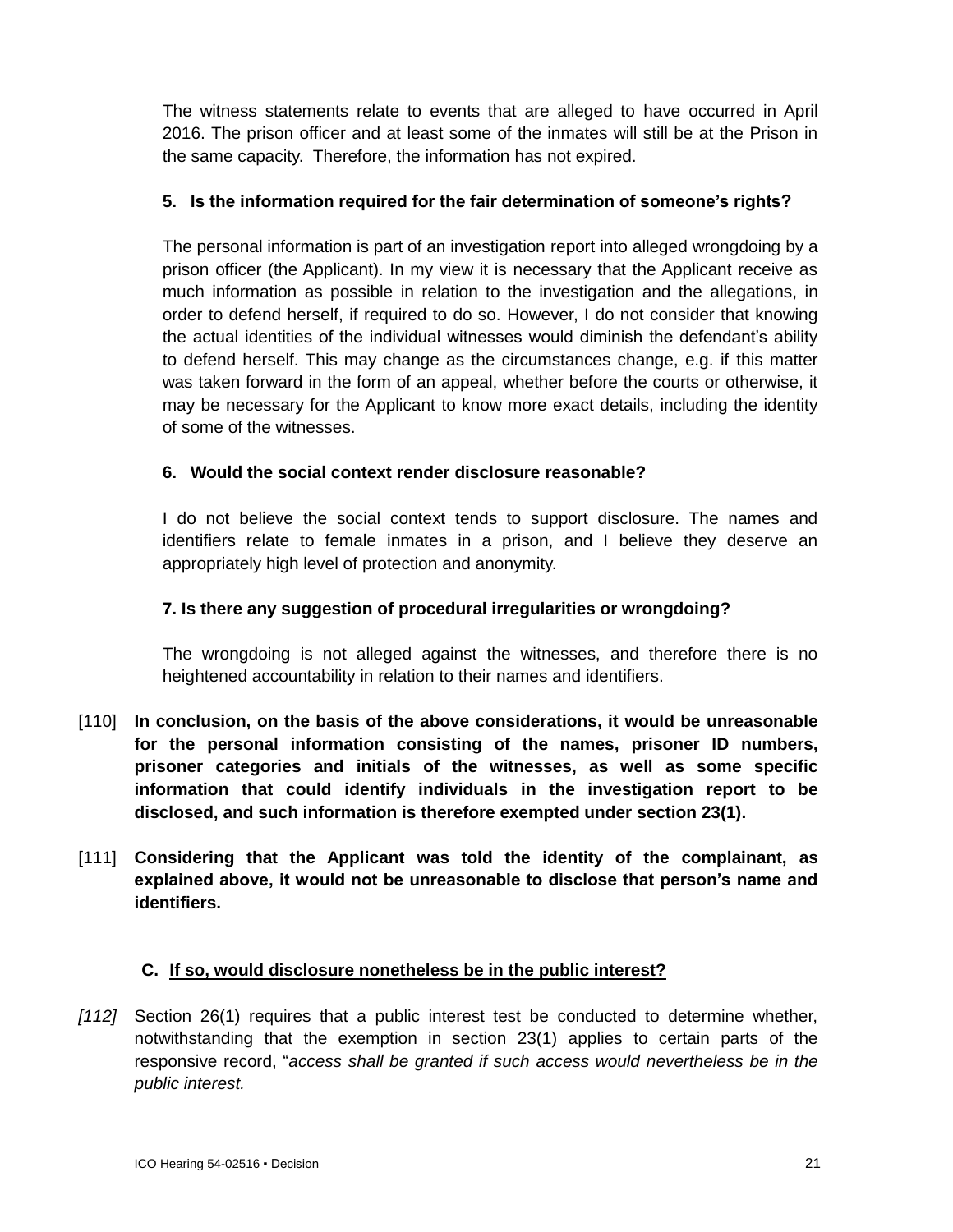[113] Regulation 2 defines public interest as follows:

*"public interest" means but is not limited to things that may or tend to-*

- *(a) promote greater public understanding of the processes or decisions of public authorities;*
- *(b) provide reasons for decisions taken by Government;*
- *(c) promote the accountability of and within Government;*
- *(d) promote accountability for public expenditure or the more effective use of public funds;*
- *(e) facilitate public participation in decision making by the Government;*
- *(f) improve the quality of services provided by Government and the responsiveness of Government to the needs of the public or of any section of the public;*
- *(h) deter or reveal wrongdoing or maladministration;*
- *(i) reveal information relating to the health and safety of the public, or the quality of the environment or heritage sites, or measures to protect any of those matters; or*
- *(j) reveal untrue, incomplete or misleading information or acts of a public authority.*
- [114] I also want to point out that section 6(5) instructs that:

*(5) Where the factors in favour of disclosure and those favouring nondisclosure are equal, the doubt shall be resolved in favour of disclosure but subject to the public interest test prescribed under section 26.*

[115] The public interest test "involves identifying the appropriate public interests and assessing the extent to which they are served by disclosure or by maintaining the exemption."<sup>13</sup> The test assumes the form of a balancing exercise between the factors in favour of disclosure and those factors in favour of maintaining the exemption.

## Factors in favour of disclosure:

- [116] Some of the factors listed in the Regulations support the notion that the report in its entirety, including the names of the witnesses, be disclosed. For instance, (a), promoting greater public understanding of the processes or decisions of public authorities; (c), promoting accountability of and within Government; (f), improving the quality of services provided by Government and the responsiveness of Government to the needs of the public or of any section of the public; (h) deterring or revealing wrongdoing; and (i) revealing untrue, incomplete or misleading information or acts of a public authority (in this instance, the accused prison officer).
- [117] However, I do not consider that any of these factors carry much weight in the context of the investigation, particularly as they relate to the personal information of the prisoners who provided witness statements.

 $\overline{a}$ <sup>13</sup> Information Commissioner's Office (UK) *The Public interest test. Freedom of Information Act*  Version 2 5 March 2013 p 6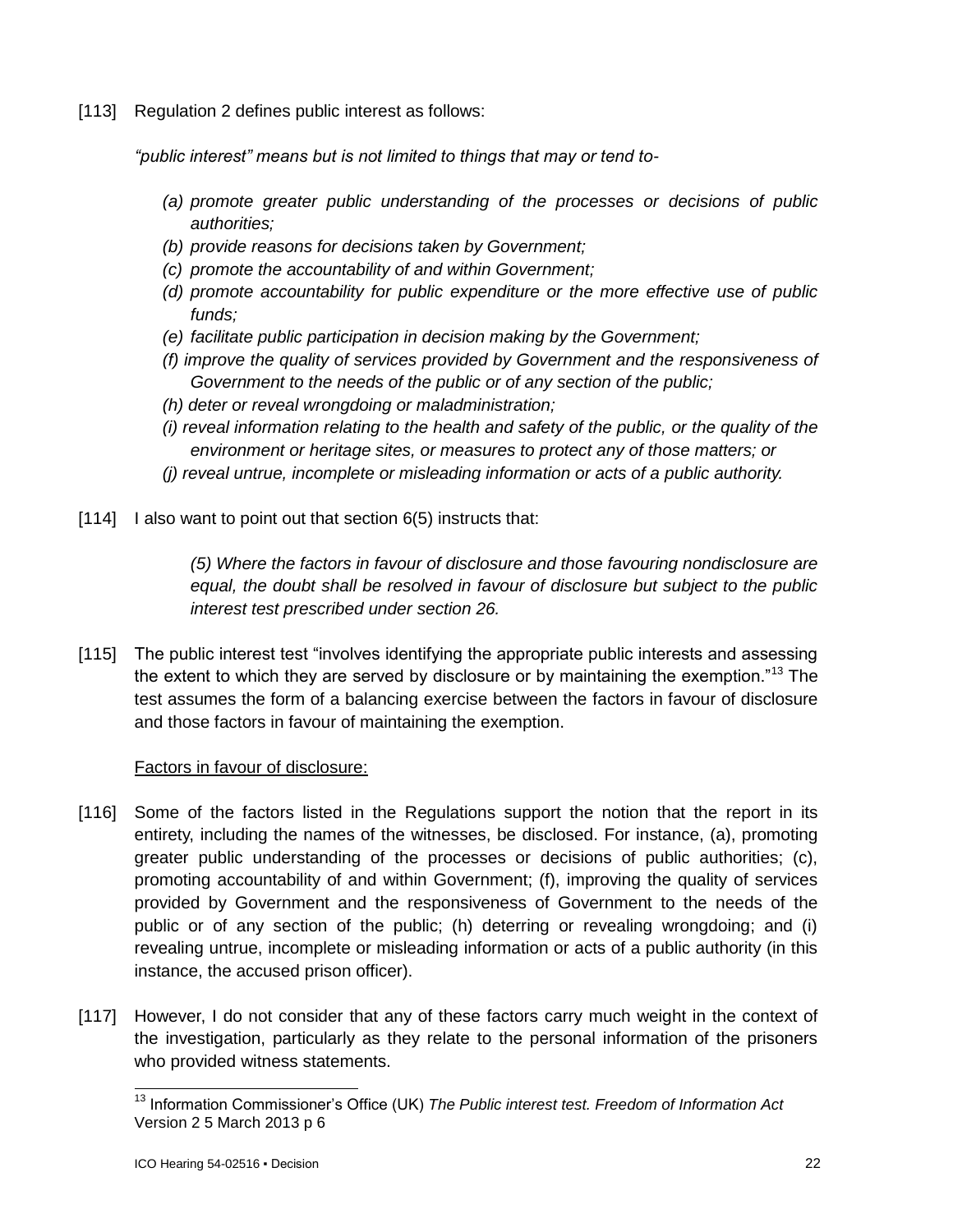## Factors in favour of withholding the responsive records:

- [118] As explained above, the nature of the personal information that is being exempted is sensitive, and its disclosure would violate the privacy of the individuals, although I do not feel it would prejudice HMCIPS's ability to conduct investigations in the future if the record was disclosed in redacted form. There are no allegations against the persons who testified and the disclosure is – at this stage – not necessary for the Applicant to defend herself.
- [119] I believe these are strong factors, and they trump the factors favouring disclosure. Under the circumstances of this case, I believe that the public interest in protecting the identity of the witnesses outweighs any possible public interest benefit from their disclosure.
- [120] **Therefore, I do not find that it is in the public interest to disclose the names, prisoner ID numbers, prisoner categories, initials of the witnesses, and specific information that could identify the witnesses. Consequently, the exemption in section 23(1) applies to those parts of the report.**
- [121] **Section 12(1) requires that any parts of the report that are not exempted be disclosed. Therefore, apart from the personal information identified above, the report is to be disclosed.**

# **F. FINDINGS AND DECISION**

Under section 43(1) of the *Freedom of Information Law (2015 Revision)* for the reasons stated above I make the following findings and decision in relation to the responsive record in this appeal:

- 1. I find that the exemption in section 16(b)(i) is not engaged
- 2. I find that the exemption in section 16(a) is not engaged.
- 3. I find that the exemption in section 16(c) is not engaged.
- 4. I find that the exemption in section 16(f) is not engaged.
- 5. I find that the exemption in section 20(1)(d) is not engaged.
- 6. I find that the exemption in either section 24(a) or (b) is not engaged.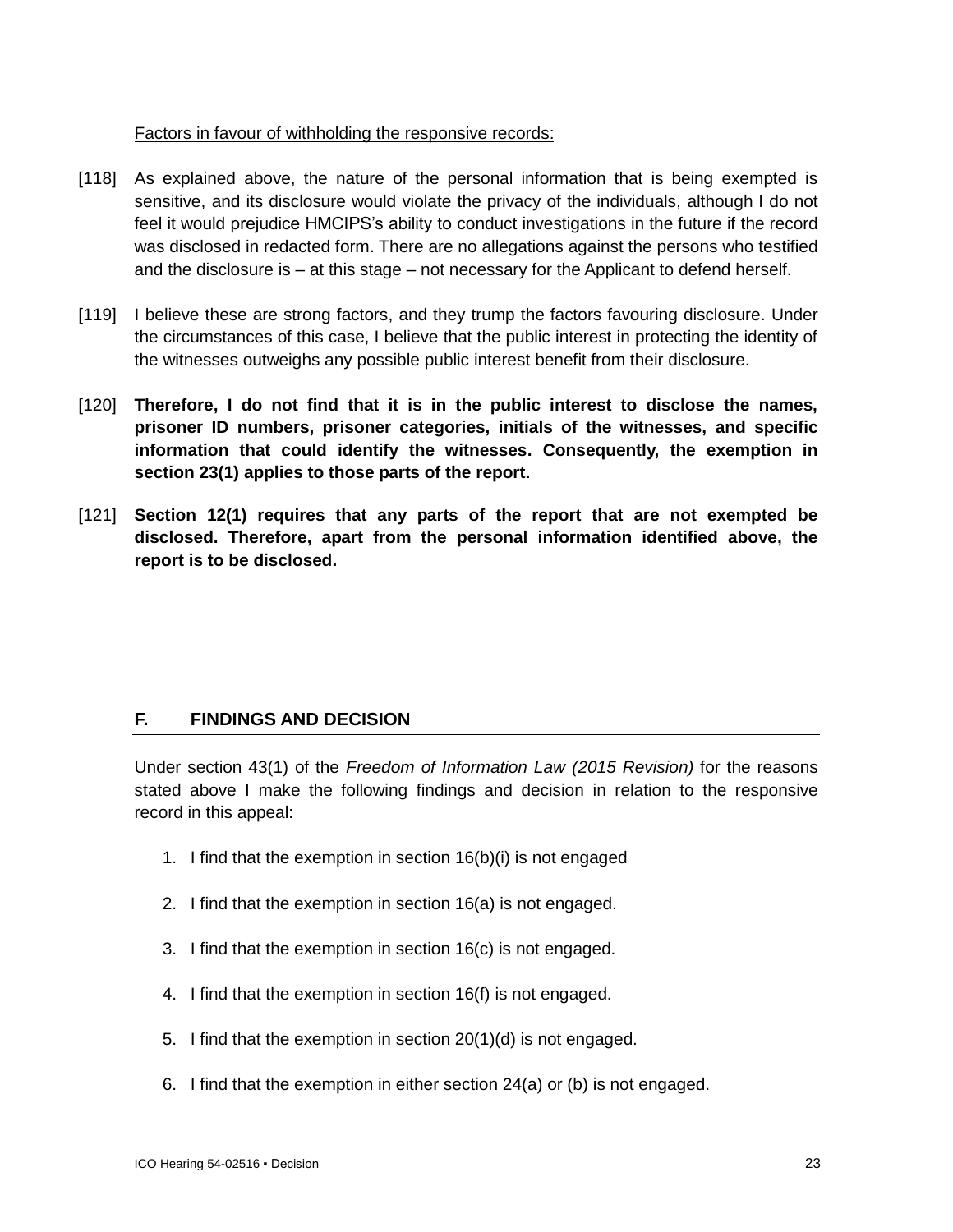- 7. I find that it would be unreasonable for the personal information consisting of the names and other personal identifiers of the witnesses such as their prisoner ID numbers, prisoner categories, initials, and specific information that could identify individuals, to be disclosed. Such information is exempted under section 23(1).
- 8. Having conducted a public interest test, I do not find that it would be in the public interest to disclose the names and personal identifiers of the witnesses, such as their prisoner ID numbers, prisoner categories, initials, and specific information that could identify individuals.
- 9. Since the Applicant already knows the identity of the complainant it is not unreasonable to disclose that person's name and personal identifiers, and the exemption and redaction does not apply to that information.
- 10. As well, since the definition of "personal information" in regulation 2 excludes "the name of the individual or information relating to the position" where "the individual occupies or occupied a position in a public authority", any references in the responsive record to HMCIPS staff or management are not personal information, and must be disclosed.

For these reasons I require that HMCIPS disclose the responsive record in this hearing to the Applicant, after redacting the names and identifiers of the witnesses, such as their prisoner ID numbers, prisoner categories, initials and specific information that could identify the individuals.

I am separately providing HMCIPS with a communication which indicates specifically those parts of the responsive record that are to be redacted consequent to the above findings.

Since the investigation and personal information in the responsive record relate to the Applicant, disclosure is to the Applicant only, not to the world at large.

In accordance with section 47 of the *Freedom of Information Law (2015 Revision)* the Applicant or the relevant public body may within 45 days of the date of this Decision (i.e. by 25 June 2017) appeal to the Grand Court by way of a judicial review of this Decision.

If judicial review is sought, I ask that a copy of the application for leave be sent to my Office immediately upon submission to the Court.

Pursuant to section 48, upon expiry of the forty-five day period for judicial review referred to in section 47, the Commissioner may certify in writing to the court any failure to comply with this Decision and the court may consider such failure under the rules relating to contempt of court.